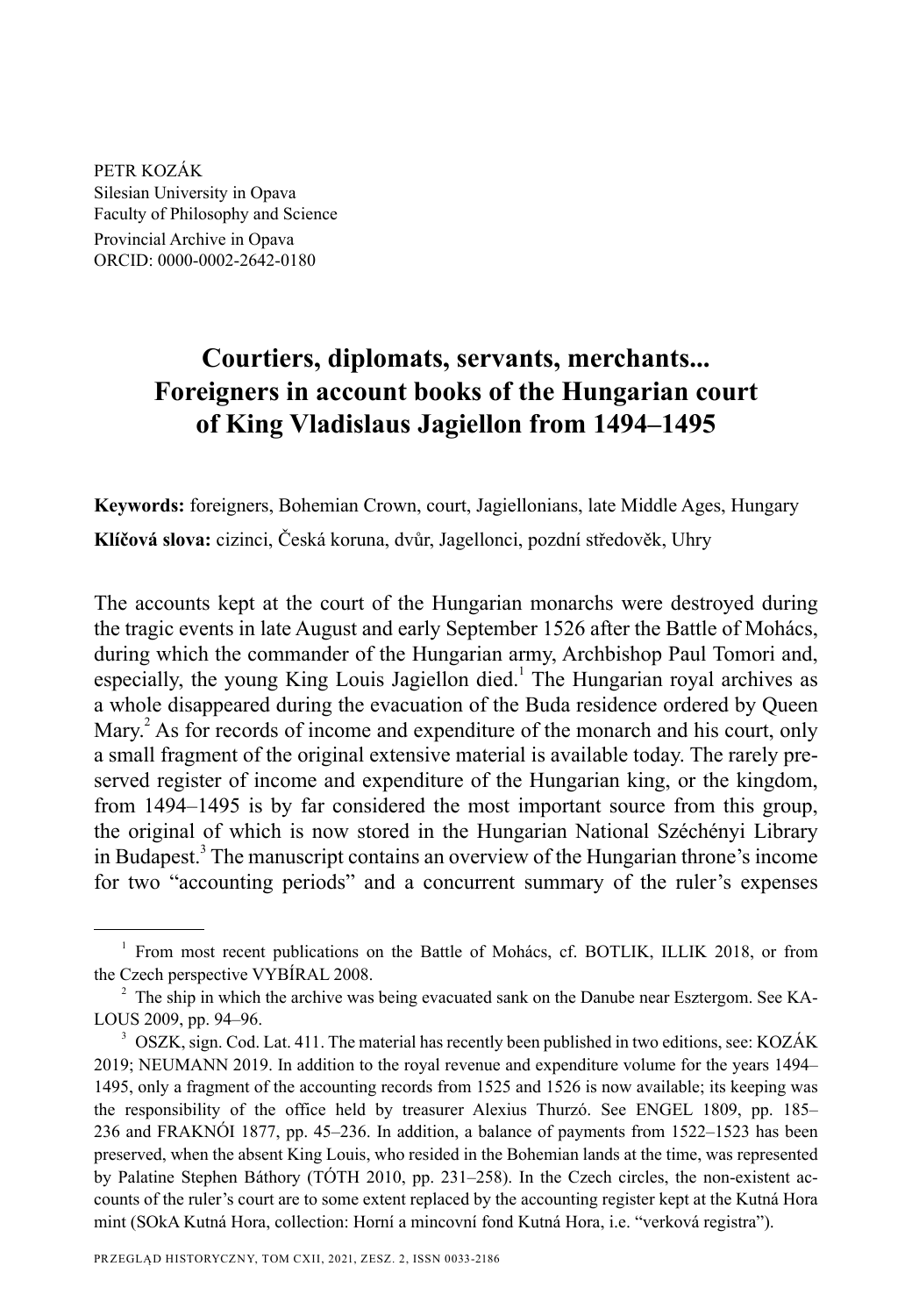with the final balance sheet by officials of the Hungarian royal treasurer, Bishop Sigismund Ernuszt of Pécs. The aim of the study will be to present the potential of the source in relation to research into personnel at the Hungarian and Bohemian courts during the times of the Jagiellonian monarchs. With regard to the thematic profiling of the presented volume, emphasis will be placed on the group of persons who can be described as "foreigners" on a general level in the context of the Hungarian (or the Hungarian-Croatian) Kingdom at the end of the Middle Ages. As the definition of "foreigner" itself generates some methodological pitfalls, this issue will also be discussed as necessary.

Let us first take a look at the source itself. Given the context and motivation of the registration of persons on the pages of the account book, it will also be useful to at least briefly recall the more general historical context, i.e. the events in Hungary from the first half of the 1490s. It should be noted that the accounting register escaped destruction for the simple reason that it was probably not deposited in the royal archives as other volumes associated with the activities of the royal treasury. This is because it is not a "standard" product of a continually kept accounting agenda, but rather a retroactively (artificially) created copy of a certain portion of the royal income and expenses from the given accounting period, which was intended primarily as a tool to investigate Sigismund Ernuszt and his deputy, vice-treasurer Emeric Dombai, accused by the opposing estates of widespread embezzlement of the monarch's finances in the summer of 1496. As Tibor Neumann has recently convincingly demonstrated, the manuscript was probably created in just two to three weeks between mid-July and mid-August 1496. The preserved accounting register from 1494–1495 is thus not a list of all incomes and editions of King Vladislaus. In fact, it is "only" a record of the income and expenditure of the monarch that fell under the jurisdiction of the Hungarian royal treasurer and were also subject to the supervision of the Hungarian estates.<sup>4</sup> Just as it is impossible to create an image of the whole of the fiscal potency of the Kingdom of Hungary by the mere mechanical sum of the registered amounts, it is impossible to get a complete picture of all persons who — in the opinion of the people — belonged to the ruler's court. Nevertheless, the register remains a key source in this respect, if not (in comparison with other sources, be it narrative or official) the most important one.

The accession of Vladislaus Jagiellon to the Hungarian throne after the death of King Matthias Corvinus in 1490 was not without complications. After his election the former (since 1471) Bohemian king had to deal with other pretenders to the Hungarian throne — the illegitimate son of the late ruler, John Corvinus, his younger brother (the later Polish king) John Albert, and the son of Emperor Frederick III, Maximilian I, Holy Roman King. Each pretender to the throne enjoyed the support of a certain part of the aristocracy, which was linked to the system of family connections of socially lower-ranking nobility. The only constant in this fluid period

<sup>4</sup> KOZÁK 2019, pp. 19–23; NEUMANN 2019, pp. 8–25, 50–67. Cf. KOZÁK 2020.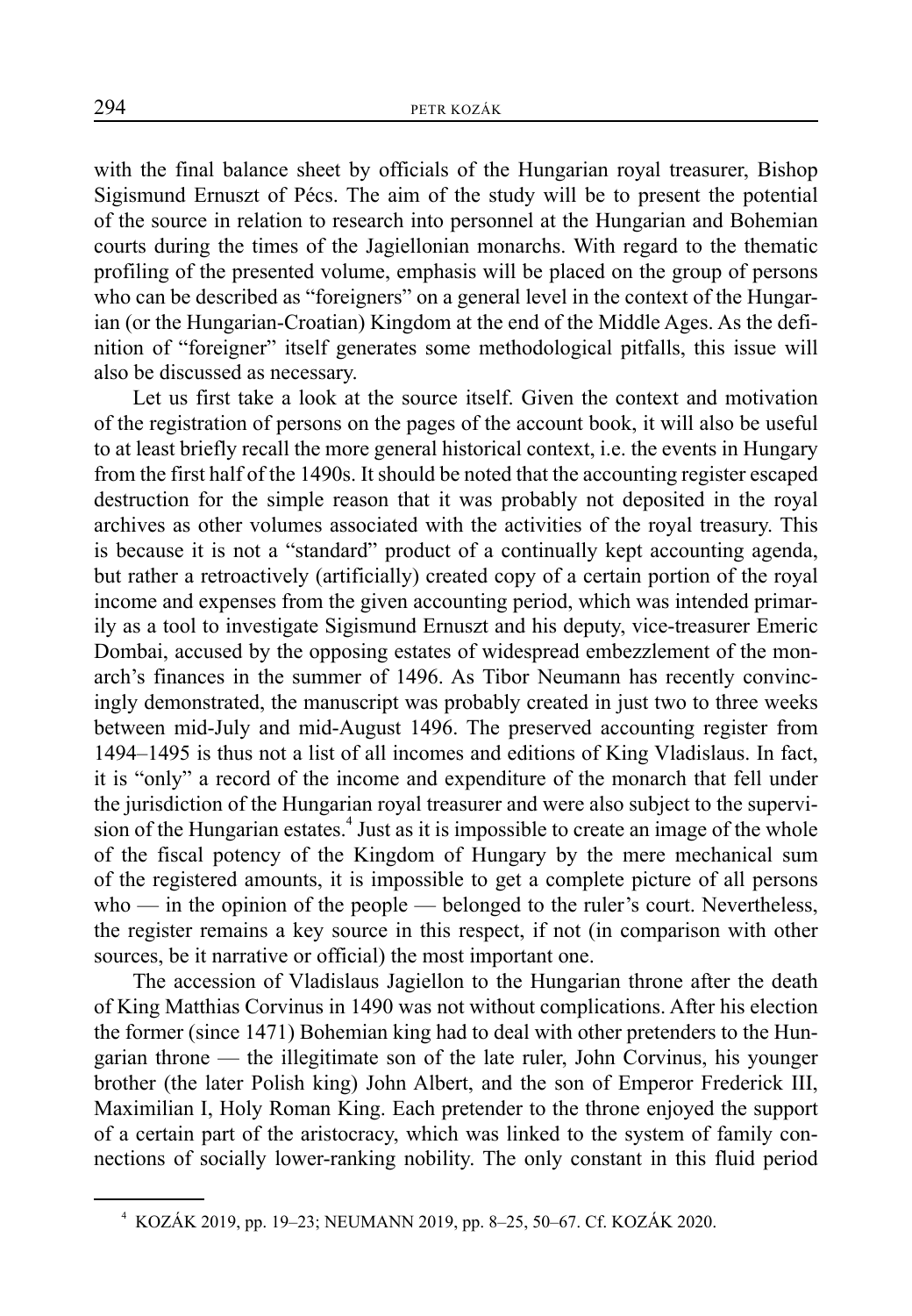was constant movement — overlapping, spilling and regrouping between these camps, which responded to the current development of the situation and strength or weakness of individual candidates, or simply stemmed from unsatisfied individual ambitions or animosity among individuals and clans. The Ottoman neighbour also took advantage of the weakening of Hungary — Ottoman pressure reached its peak in 1493, when the Croatian military suffered a catastrophic defeat near the town of Udbina in the Battle of Krbava Field.<sup>5</sup> Nevertheless, the victor of the internal wars of 1490–1492 was Vladislaus Jagiellon, who succeeded in eliminating the remaining opposition forces while systematically weakening the influence of his overly powerful supporters over the years. This allowed new people with a higher degree of loyalty to the ruler to come to the fore.<sup>6</sup> Vladislaus quickly asserted his authority in the neighbouring countries of the Bohemian Crown (Moravia, Silesia and Lusatia). The Kingdom of Hungary also began to speak against the empire of Ottoman sultans more assertively. Relations were settled within the Jagiellonian dynasty, whose leaders demonstrated clan solidarity in the spring of 1494 in Levoča, Upper Hungary.<sup>7</sup> The culmination of the consolidation of the new king's power in the Hungarian-Croatian union came with an exemplary military humiliation of the remaining rebels headed by the son of the last (titular) Bosnian king, Nicholas Újlaki, Prince Lawrence Újlaki.<sup>8</sup> In November 1494 the royal army attacked the footholds of Újlaki and his allies, and in mid-December the well-fortified Újlak (Ilok in present-day Croatia), $9$  fell and Vladislaus and his entourage publicly celebrated their military victory there. At the beginning of 1495, Lawrence Újlaki was besieged at the castle of Németújvár (Güssing in present-day Austria), where he surrendered in a hopeless situation. The rectification of relations within the kingdom was also accompanied by its external stabilization, when the kingdom reconciled with the opposition and signed a new three-year truce with the Ottoman Empire during Vladislaus' stay in Pécs.<sup>10</sup> The military expedition against the Bosnian Prince Újlaki, the Jagiellon meeting in Levoča, the peace congress with the Ottomans in Pécs, and the military

<sup>&</sup>lt;sup>5</sup> Military events on the Ottoman-Hungarian border were digestedly analyzed by BACZKOWSKI 1997. The Krbava battle was one of the most traumatic crossroads of Croatian history. One of the last studies dedicated to it KUŽIĆ 2014. Also see: GRGIN 2002; RAUKAR 1997, pp. 97–99; FINE 1987, pp. 592–593.

<sup>&</sup>lt;sup>6</sup> T. Neumann recently devoted systematic attention to the beginning of Vladislaus Jagiellon's rule. See: NEUMANN 2008; NEUMANN 2009; NEUMANN 2010–2011; NEUMANN 2014a; NEUMANN 2014b; NEUMANN 2016; NEUMANN 2017. And further cf. BACKOWSKI 2014. This is the second, slightly amended edition of the classic work of the same author (BACZKOWSKI 1995). On the events of the time, cf. from the Czech side MACEK 1991, pp. 39–130.

 $7$  Cf. BACZKOWSKI 2003 (especially p. 212). From older literature have retained their significance to this day the studies FINKEL 1914 and DIVÉKY 1913.

<sup>8</sup> Digestedly by FEDELES 2012a, pp. 92–134 or FEDELES 2017.

<sup>9</sup> Detailed FEDELES 2012b.

<sup>10</sup> BACZKOWSKI 1997, pp. 335–337.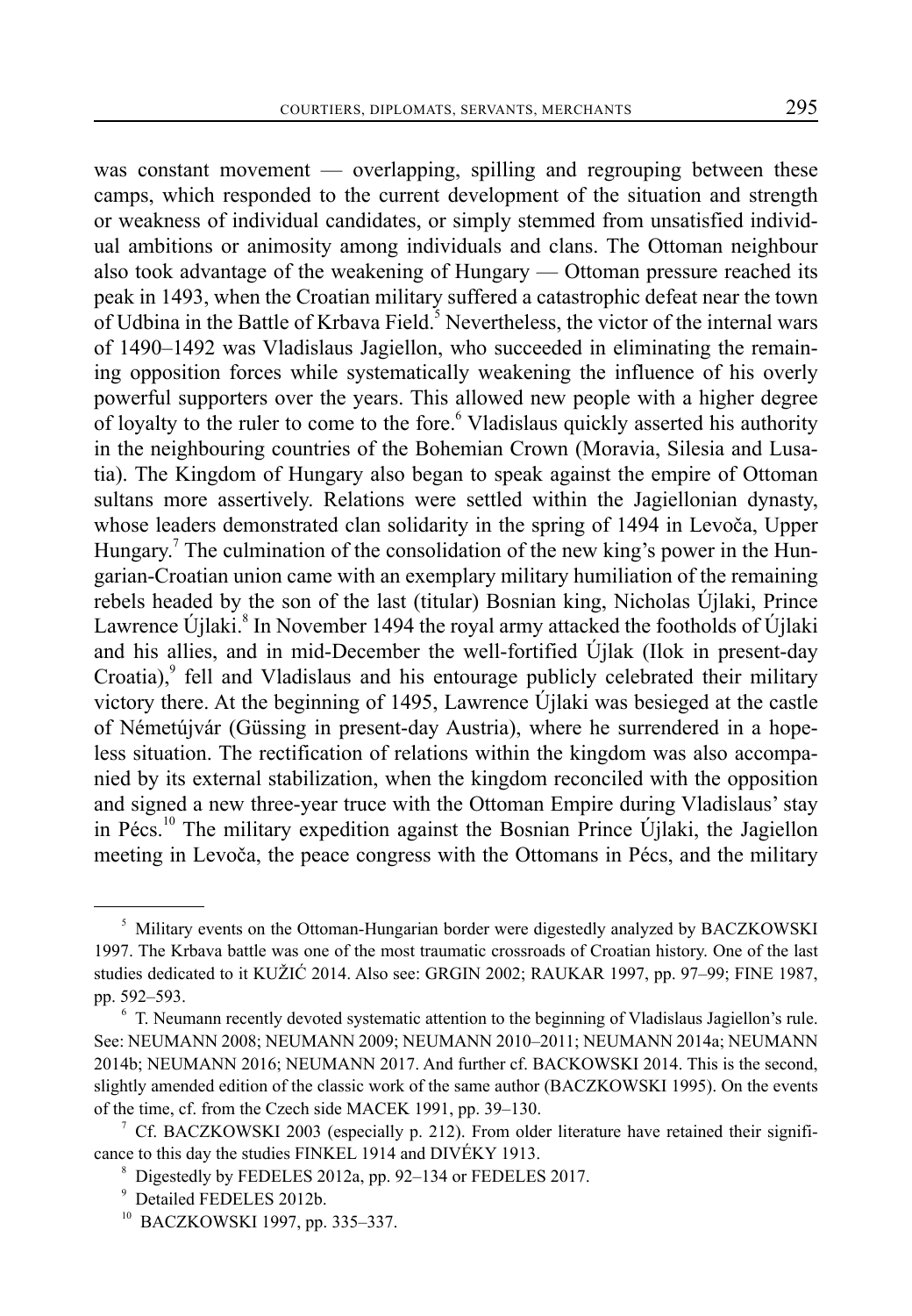stabilization of the Hungarian-Ottoman border form the framework of almost all the events captured on the pages of the surviving accounting register.

Most references to persons of non-Hungarian (non-Croatian) origin also fit into the above context. Whether these were people in the milieu of the monarch's court, which we are primarily interested in, or military professionals, various low-born servants, merchants and craftsmen, or diplomats and envoys who interpreted the will of their masters to King Vladislaus. It is obvious that the ruling courts were always made up of persons of "foreign" origin to some extent. In the case of more important monarchs, including representatives of the Jagiellonian dynasty at the turn of the  $15<sup>th</sup>$ century, this statement is doubly valid. In addition, the fact that the Jagiellonians ruled in several Central and Eastern European monarchies naturally enhanced mobility between individual Jagiellonian courts.<sup>11</sup> After all, people born in the Polish-Lithuanian Commonwealth accompanied Vladislaus Jagiellon in 1471 on his journey from Kraków to Prague, and in 1490 some of them moved with their king to Buda. The Hungarian capital also became a second home for many of Vladislaus' courtiers of "Bohemian" origin (meaning the whole Crown, because Vladislaus ruled only in Bohemia, but his supporters — emigrants from other countries of the Bohemian crown — lived nearby).<sup>12</sup> In Buda they all met with royal courtiers of Hungarian origin (also meaning, of course, Croatia and the "peripheral" parts of Hungary, as represented by Transylvania or Slavonia), as well as with a diverse mix of people from Italy, German regions of the empire and also from the Bohemian lands, because in 1490 the late Matthias Corvinus was (like Vladislaus Jagiellon after 1490) not only King of Hungary but also of Bohemia. The question therefore arises as to who was and who was not a "foreigner" at Vladislaus' court? Doubts about the relevance of the search for foreigners in the environment of a structure with a geographical, social and ethnic scope as diverse as Vladislaus' court are not helped by its insufficient research. We de facto only have a general idea of the personnel composition at the court of King Vladislaus (thanks to research conducted by Josef Macek and Pavel Trnka) for the years  $1471-1490$ , when he ruled in Bohemia.<sup>13</sup> Research into the personnel composition of his court has not been carried out in Czech or Hungarian historiography for the period of 1490–1516, when he ruled both (this time the whole) Bohemian lands as well as Hungary and Croatia. The methodologically and factually obsolete work of József Fógel from the beginning of the 20th century cannot replace the missing modern prosopographic analysis. $14$ 

 $11$  Cf. KOZÁK 2018.

<sup>&</sup>lt;sup>12</sup> We should at least mention the career of the Silesian nobleman Bernard Bírka of Násilé. KOZÁK 2011.

<sup>&</sup>lt;sup>13</sup> MACEK 1992, pp. 322–329; TRNKA 2010a.<br><sup>14</sup> FÓGEL 1913. However Hungarian historians

<sup>14</sup> FÓGEL 1913. However, Hungarian historians have a certain advantage over Czech historians, as they have modern archontological manuals at their disposal. See TÓTH et al. 2016; TÓTH et al. 2017. In the Czech context, we must rely on outdated lists of officials by F. Palacký, A. Boček and V. V. Tomek: PALACKÝ 1941; BOČEK 1850; TOMEK 1893, pp. 253–264.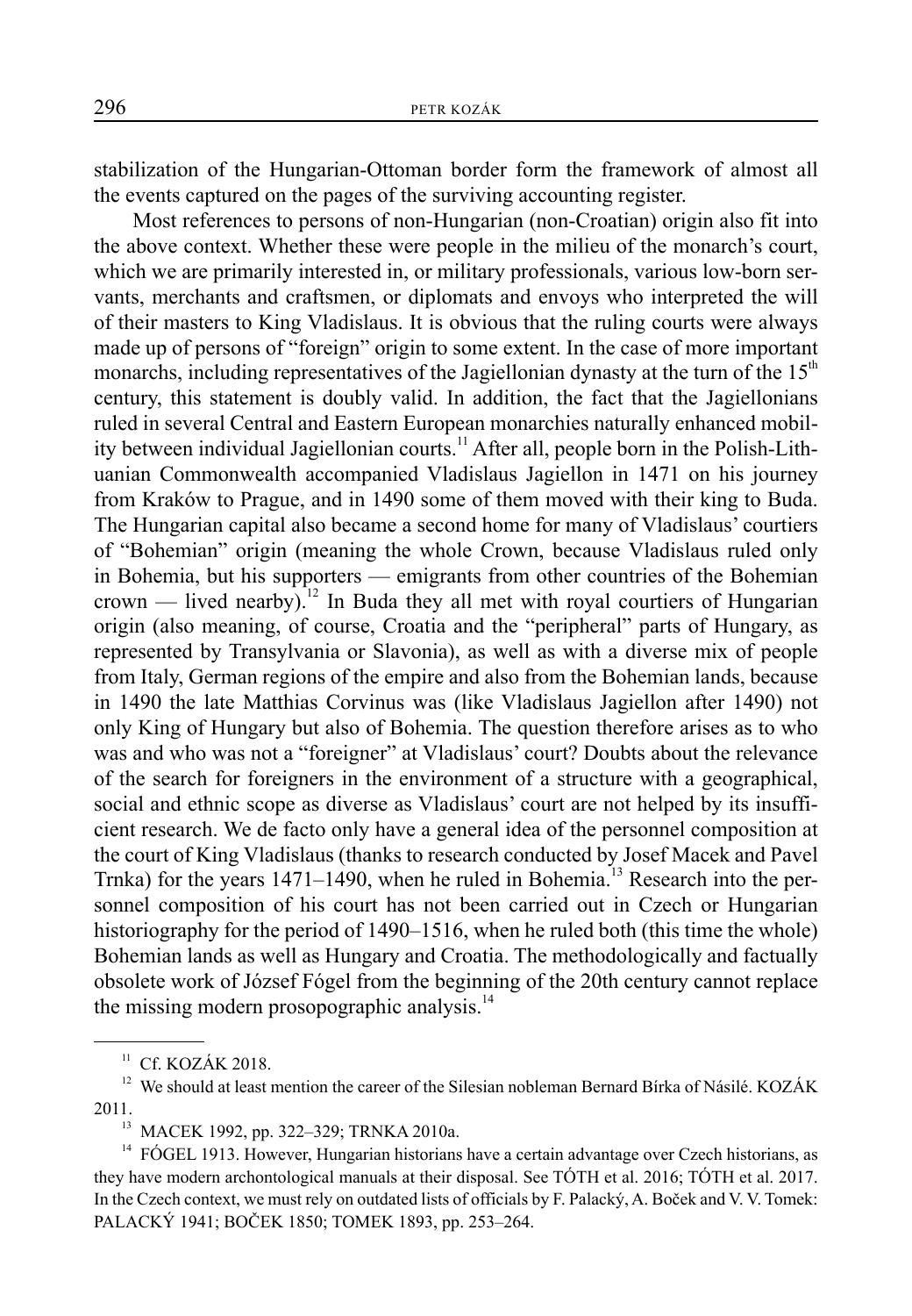So how should we define a "foreigner" or "foreign courtier"? Officials of the Hungarian royal treasury helped themselves with nouns referring to the country of origin — the pages of the analysed account book therefore contain Czechs or Bohemians (*Bohemi*), Poles (*Poloni*), Germans (*Alemani*), Bosnians (*Bosnaci*), Serbs (*Rasci / Rachyani*), Wallachian Romanians (*Walachus*), Greeks (*Greci*), Turks (*Turc*i) or Italians (*Itali*). It is characteristic of the time that it was much more of a geographical than a "national" definition. This is in contrast to the native population of Hungary and Croatia, where ethnic Hungarians (*Hungari / Ungari*) and Croats (*Croati*) are mentioned, as are Cumans (*Cumani*), Jews (*Iudei*) and Transylvanian Saxons (*Saxones*) as specific ethnopolitical and ethnocultural units. The Czechs are an ideal example in this regard, as careful reading of the accounting records shows that a *Bohemus* was a person (high-born or low-born) who came from Bohemia. The fact that the source does not include persons explicitly referred to as Moravians, Silesians (with the honorary exception of the Lower Silesian nobleman John of Rechenberg, to whom his personal accounting scribe attached the personal characteristic of *Slesak*) 15 and Lusatians indicates that the nobles from these parts in the service of King Vladislaus were in fact not considered to be foreigners in Buda, namely inhabitants of countries that did not belong to the union of the Crown of St. Stephen. At the same time, they were present among courtiers or otherwise defined servants, as we shall see. However, since the time of the Olomouc peace treaties concluded between Vladislaus Jagiellon and Matthias Corvinus, people settled in the so-called incorporated Lands of the Bohemian Crown had been considered by the Hungarian estates to be inhabitants of the Kingdom of Hungary in a "broader sense", and the change on the throne after 1490 didn't change much from their point of view.16 From this perspective, the Moravian John Mrakeš of Noskov, commander of the Hungarian border castle Landsee (Hungarian Lánzsér, today in Austria), was the same "Hungarian" as Voivode of Transylvania Ladislaus Losonci.<sup>17</sup> After all, even Moravian aristocrats William of Pernštejn<sup>18</sup> and Ctibor Tovačovský of Cimburk do not appear as *Bohemi* in the source.<sup>19</sup> The scribe did not assign any attributes to them. From the perspective of the officials of the Hungarian royal treasury, these were "domestic" noblemen. Not even the influential Buda courtier and military leader

<sup>15</sup> KOZÁK 2019, p. 131 (*Rachenberger Slesako*), 268 (*Iwan Slesak aulicus*).

<sup>&</sup>lt;sup>16</sup> On the Olomouc treaties and their consequences, see recently ČORNEJ, BARTLOVÁ 2007, pp. 427–437 and especially KALOUS 2009, pp. 179–185, 193–195.

<sup>&</sup>lt;sup>17</sup> The Moravian nobleman John Mrakeš of Noskov (originally "Mrakes", "Mraxi", see KOZÁK 2019, pp. 244, 266) was first in the military service of King Matthias Corvinus, entering the service of his former opponent, King Vladislaus, after his death. See PILNÁČEK 1930, p. 286. Ladislaus Losonci (originally "de Lossoncz", "de Lossonch", "Lossonchy", see KOZÁK 2019, pp. 78, 91, 106, 112, 113, 115, 234, 249) held the office of Voivode of Transylvania in 1493–1494, see TÓTH et al. 2016, p. 87.

<sup>&</sup>lt;sup>18</sup> Originally "Perzthenchky" (KOZÁK 2019, p. 267).

<sup>&</sup>lt;sup>19</sup> Originally "Thawasoczky" (KOZÁK 2019, p. 154).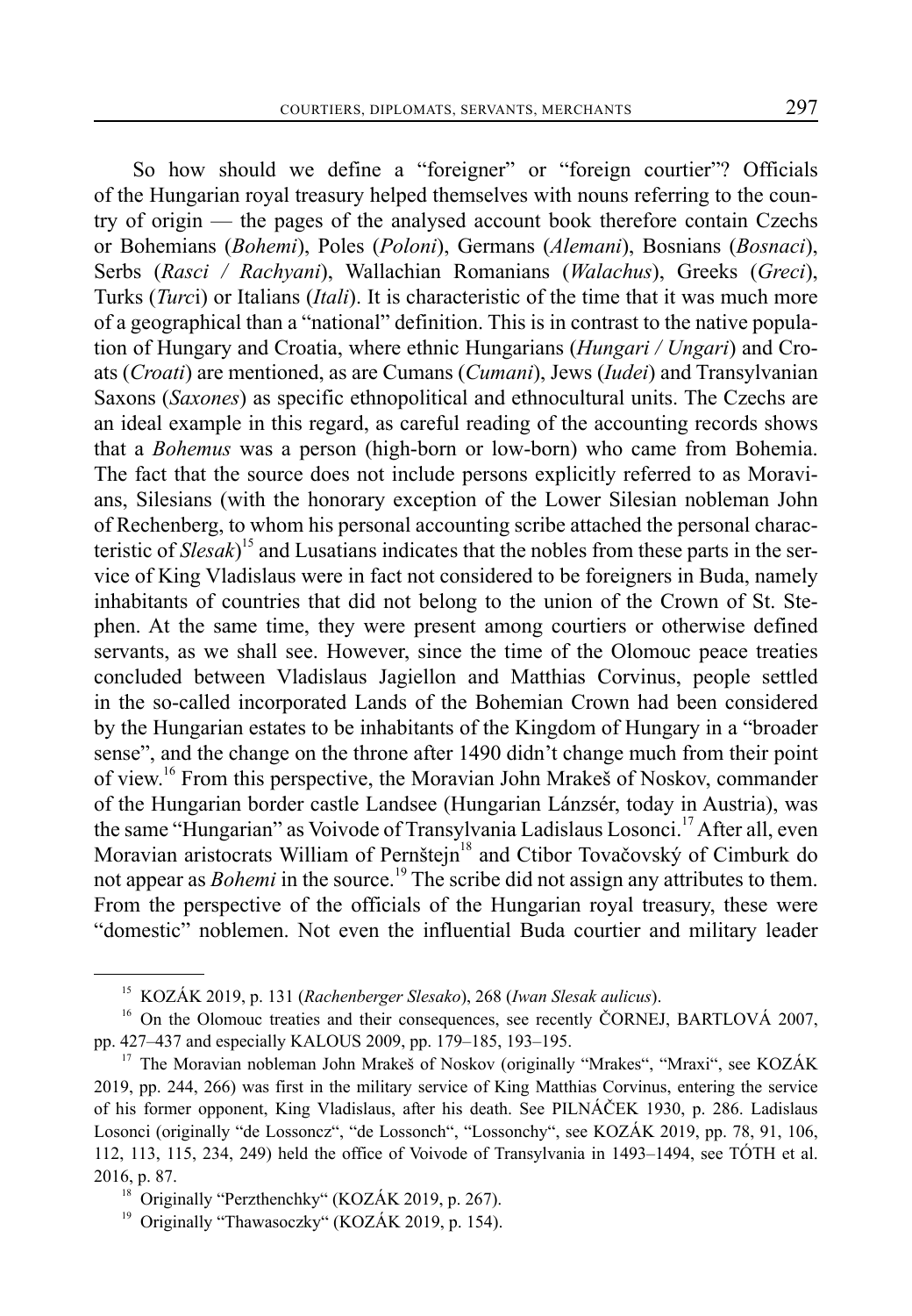John Meziřický of Lomnice, who personally participated in the criminal expedition against Lawrence Újlaki and his allies as one of the commanders and conquered their fortified settlements in today's Croatia, was ever called "Czech" or "Moravian".<sup>20</sup> It was the same in the case of the royal chamberlain and *tavernicus* Burian (Albert) Bítovský of Lichtenburk; not even this Moravian nobleman was territorially classified in the source.<sup>21</sup> And when a certain Kromyan, a courtier *(aulicus)* and a military commander (*capitaneus gentium*) of King Vladislaus Jagiellon, of whose origin we know nothing more in the context of the knowledge of Vladislaus' court, escorted released mercenaries from Hungary back to Bohemia in 1495, in the opinion of the accounting scribe the border between the two kingdoms laid somewhere on the Jihlava line.<sup>22</sup>

However, the very fact that the source contains characteristics such as Bohemi, Poloni, Alemani or Itali, indicates that the opposite categories of foreigner vs. fellow countrymen did exist in the minds of the people of the time.<sup>23</sup> Asking for "foreigners" at the court of King Vladislaus (or generally in the monarch's entourage) may therefore be justified. But the differences between a trained scribe from the 1490s and a historian living at the turn of the 20th century remain important, i.e. when it comes to what content we attribute to the terms "foreign" and "foreigner". From the viewpoint of an official of the Hungarian royal treasury, the matter was theoretically relatively

21 Originally usually registered under various graphic variants of the first name Burian, once as "Albertus Bwrjan". Functionally classified as a courtier, chamberlain and *tavernicus*. Burian of Lichtenburk and Bítov was a royal chamberlain since 1473, see TRNKA 2010a, p. 122. According to a document issued by the monarch on July 12, 1499, Burian came from the ancestral branch that held Vranov, as it states that some time earlier King Vladislaus had released the estates of Bítov and Vranov to Burian, "his father and his brothers". See TEIGE 1900, pp. 195–196, no. 331. L. Hosák states with reference to the Brno *tabulae terrae* that the king took the Bítov (in 1498) and Vranov (in 1499) estates out of the fief of Henry of Lichtenburk and Bítov, who had sons Henry, Smil and Albert (HOSÁK 1968, cf. especially pp. 63–64). Neither Hosák nor the author of the only comprehensive monograph on the history of the family (URBAN 2003) know a royal chamberlain named Burian of Lichtenburk. However, Urban states that he did not deal with the Bítovský of Lichtenburk family (his book contains only a brief outline in this case), and Hosák's text is a kind of first shot rather than a systematic genealogical analysis. However, in view of the entry in the account book ("Eodem die Alberto Bwrjan ad relationem Bradach fl. IIII."), it is more than probable that Albert and Burian are one and the same person. See KOZÁK 2019, pp. 104, 106, 114, 120, 132, 146, 155, 158, 161, 167, 197, 210, 250, 280–282.

 $22$  This is indicated by the entry "Vigesimo nono Maii ad commissionem regie maiestatis Cromyan capitaneo gentium regie maiestatis et ut sequatur gentes suas licentiatas a regia maiestate usque ad confinia huius regni versus Bohemiam, ut non inferant dampnum, dati sunt fl. VI." KOZÁK 2019, p. 198.

 $23$  Of course, this is not surprising; the medieval man (as well as people living in other periods) distinguished between the categories of "we" and "they". Cf. at least ŠMAHEL 2000 or ŠMAHEL 2002.

<sup>20</sup> John Meziřický of Lomnice (originally "Meseryczki", "Mezeryczky", "Mezeryczki" or "Mezerychky") personally participated in the siege of Ilok and conquered the fortresses of Sotin and Slakovci in present-day Croatia as one of the commanders. He was also involved in the hiring of mercenaries, including troops from Bohemia (a group led by John Uher). See KOZÁK 2019, pp. 122, 126, 128, 131–134, 136, 137, 139, 147.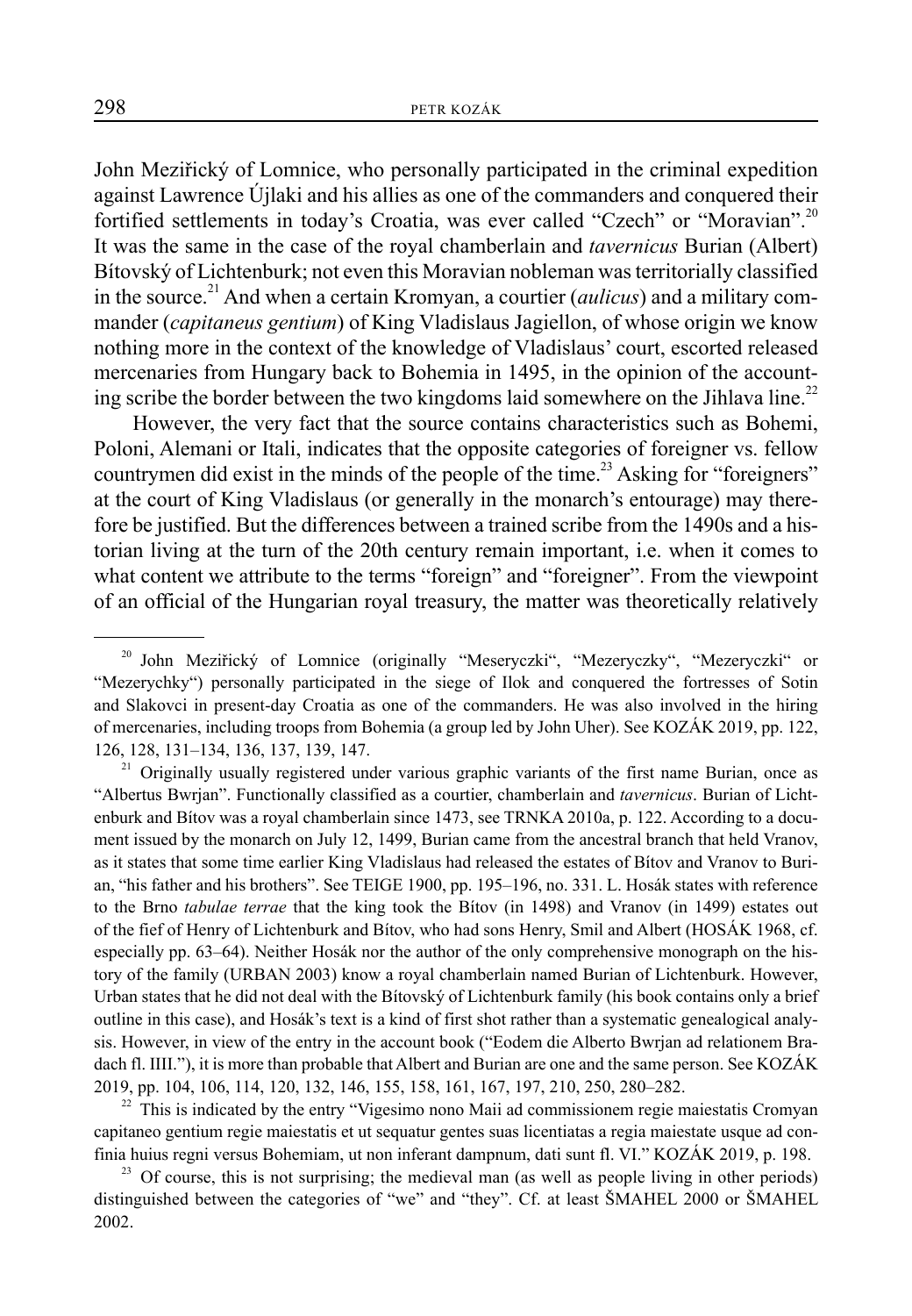uncomplicated. A foreigner was simply anyone who was not born in Hungary (perceived, however, as shown above, within the borders of the Corvinus monarchy). It was therefore not enough to have estates in the country and thus be considered an inhabitant de jure. The Bohemian Chancellor John of Šelmberk remained a foreigner in this perspective, despite the fact that in addition to his Bohemian dominions, he held the Zborov castle estate in Hungary in the Šariš County and King Vladislaus credited him with 2,200 florins from his Transylvanian income to pay off the Strečno fortress.24 Thus, even those who lived in Hungary for a long time and pursued their trades here did not receive unconditional acceptance as "fellow countrymen". Typically, these were Italian merchants who were based in Buda and supplied the highest social circles with luxury goods, especially precious substances. Raggione Bontempi, Ottaviano da Volterra, Francesco di Jacopo Marsupini, Franco Fiorentino, Felice di Stagio di Nicolo, Marco Cotta, Battista di Francesco Ammannati — their names were consistently accompanied in the accounting source by the nouns *Italus* or *Florentinus*, as they were predominantly members of merchant families originating from Florence, Italy.<sup>25</sup> The painter Bartolo (Italus)<sup>26</sup> and top technical experts involved in ensuring the defence of the hot Hungarian-Ottoman border — the rifleman Jacob of Genoa (Italus) active in the key Bosnian fortress Jajce,<sup>27</sup> Chynthius (Italus), who participated in the construction of warships in Belgrade,<sup>28</sup> or carpenters George (Jira) and Michael, originally from Bohemia who, together with their men, built mills in the royal service in the Belgrade fortress and in the Slavonian town of Virovitica.<sup>29</sup> On the other hand it is true that neither the royal court physician Julius Milius (Aemilius), who oversaw the health of Matthias Corvinus and Vladislaus Jagiellon, and perhaps came to Buda from Naples, Italy, $30$  nor the official court historian Antonio Bonfini, born in the vil-

<sup>&</sup>lt;sup>24</sup> Written in the source as "dominus cancellarius", "Salembergh", "de Sellembergh", "de Sellenbergh", and sometimes erroneously as "de Sterembergh" (meaning "of Šternberk"). For his tenure of the Zborov estate and preparations for the payment of Strečno castle, see KOZÁK 2019, pp. 225, 260. John of Šelmberk and Kost acquired a number of estates in Silesia for his family from the monarch as well; he even managed to get closer to the socially exclusive class of princes when the king granted him the Duchy of Krnov. Cf.: MAŤA 2004, p. 138; STARÝ 2018; KOZÁK 2017.

<sup>&</sup>lt;sup>25</sup> Originally "Rason", "Octavianus", or "Athauiano" (P. Kozák erroneously wrote "Athaniano"), "Marchepin", or "Marsupon", "Franko", "Felice", or "Felix", "Marthinkotha", "Baptista". See: KOZÁK 2019, pp. 155–158, 160, 183, 259–261; NEUMANN 2019, footnote 1338, 1343, 1347, 1348, 1362, 2769. For identifications, cf. an extensive monograph devoted to art and patronage at the court of King Matthias Corvinus BALOGH 1966. As well as PRAJDA 2017 and TEKE 2007.

<sup>26</sup> Originally "Bartha" (*pictor*), KOZÁK 2019, p. 155.

<sup>&</sup>lt;sup>27</sup> KOZÁK 2019, pp. 152, 200.<br><sup>28</sup> KOZÁK 2019, pp. 129, 150.

<sup>28</sup> KOZÁK 2019, pp. 129, 150.

<sup>29</sup> Originally "Gyra", or "Georgius" and "Michael", see KOZÁK 2019, pp. 139, 197.

<sup>&</sup>lt;sup>30</sup> In the source, Julius Milius (Italian: Giulio de Milio) only appears under his first name; the northern Italian native from the city of Piacenza (although southern Italian Naples is also mentioned) was explicitly considered to be a royal courtier (*aulicus regius*). See KOZÁK 2019, pp. 210, 260. A separate biogram devoted to him JENŐ 1880, pp. 76–79.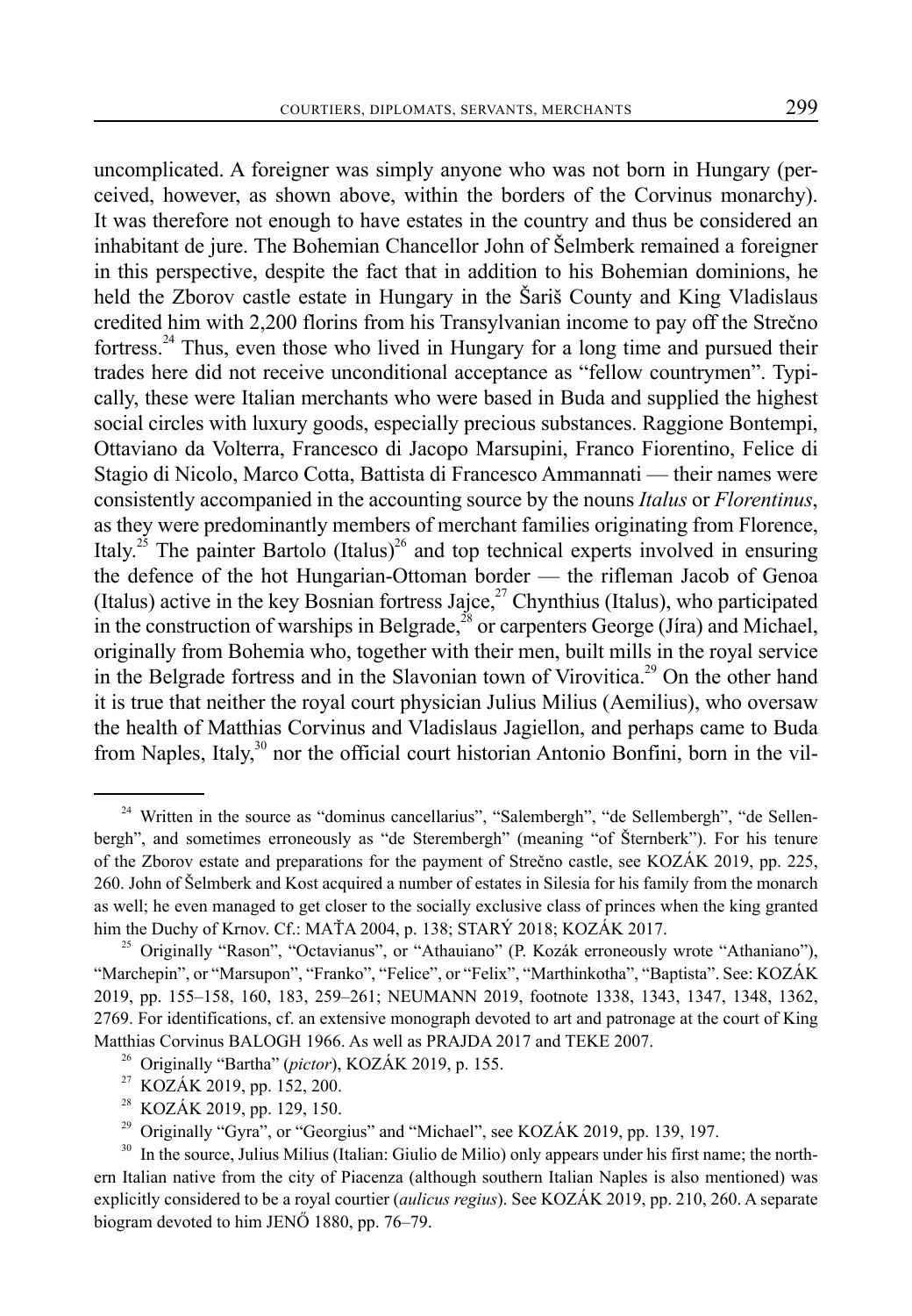lage of Patrignone near Ascoli Piceno, was referred to as "foreigner" of Italian origin in the books. $31$ 

In the case of diplomats and envoys sent to the court of King Vladislaus by the rulers of other state departments, everything should be relatively clear as well. All of them, without exception, were foreigners in the country and their origin was always related to the authority in whose service they were (characteristics such as "Polonus" or "Alemanus" were therefore not necessary in this case): they were anonymous delegates of the Ottoman Sultan Bayezid  $II$ <sup>32</sup>, as well as anonymous delegates of the Moldovan prince Stephen III,<sup>33</sup> an envoy of the Wallachian prince Vlad V (Stephen), $34$  a delegate of Maximilian I, Holy Roman King (Wolfgang Grappler), $35$ an envoy of John Cicero, Elector of Brandenburg, (John),<sup>36</sup> envoys and diplomats in the service of John I Albert of Poland (Chodecki, Rafael Leszczyński, John Mały, John Trnka of Raciborzany, Peter),<sup>37</sup> Grand Duke Alexander of Lithuania (Ivan, Vasily, Wenceslas, Anthony Mykycha, John Sewelczky),<sup>38</sup> or Cardinal and Arch-

<sup>32</sup> We don't know how many there were. KOZÁK 2019, pp. 142, 143, 147, 149, 188, 193, 211, 252.

<sup>35</sup> Originally "Gropler". KOZÁK 2019, pp. 137, 142. Identified by NEUMANN 2019, footnote 1083.<br><sup>36</sup> KOZÁK 2019 n 279

36 KOZÁK 2019, p. 279.

<sup>37</sup> KOZÁK 2019, pp. 194, 200, 203, 211, 269. It is impossible to responsibly say which of the sons of Stanislaw Chodecki of the Pował coat of arms (†1474) it was. Stanislaw Chodecki was also the starost of Galicia. Since his sons held this office in pledge after him, they were usually referred to as the lords of Galicia (in Polish "Halicki") — so in the analyzed account book, this envoy of King John Albert is registered as "Halleczky". In the mid-1490s, Stanislaw Chodecki's sons Nicholas and Andrew, who was also in the service of the Church (he was a bishop in Kamieniec Podolski in present-day Ukraine), were no longer alive. However, John, Raphael, Peter, Sanislaw, Otto and Spytek were still in play. They were all in the service of the Polish king. See POCIECHA 1937. Raphael Leszczyński only appears in the source under his first name (Rahfal), but his identification is unquestionable. It was Raphael Leszczyński of the Wieniawa coat of arms, deceased in 1501, a Polish nobleman who lived at the court of Emperor Frederick III in his youth, later entering the service of Polish-Lithuanian ruler Casimir IV, and subsequently his son, John Albert. See GĄSIOROWSKI 1972. On John Trnka of Raciborzany (originally Trenka), a Polish nobleman who was in the service of Matthias Corvinus and the Jagiellonians (he held estates in Poland, the Bohemian lands and Hungary), cf. FUKALA 2001. We do not know anything more about the remaining pair of envoys of the Polish King John Albert (the term *nuntius*, not *orator*, is used in the original).

38 KOZÁK 2019, pp. 207, 268, 269, 282. Identifying the envoys and diplomats of the Grand Duke of Lithuania Alexander is extremely difficult. Wenceslas (originally Waczlaw) and Vasily (originally Wazyll) were perhaps low-born servants serving as envoys (*nuntii*). Ivan (originally Iwan) and Anthony Mykycha, "people of Alexander, the king's brother" according to the source, stopped in Buda on their return from a diplomatic mission at the court of the Ottoman sultan. Unfortunately, the latest research in the field of foreign diplomatic relations of the grand duchy in the late Middle Ages and early modern times for the analysed period does not mention any of the envoys to the Sublime Porte by name. Simi-

<sup>31</sup> Originally "Bonfyn", author of the famous work *Rerum Ungaricarum decades*. For the latest findings on Bonfini's life and work, see e.g. the collective work *Antonio Bonfini* 2018.

<sup>33</sup> KOZÁK 2019, p. 115.

<sup>34</sup> KOZÁK 2019, pp. 134, 141.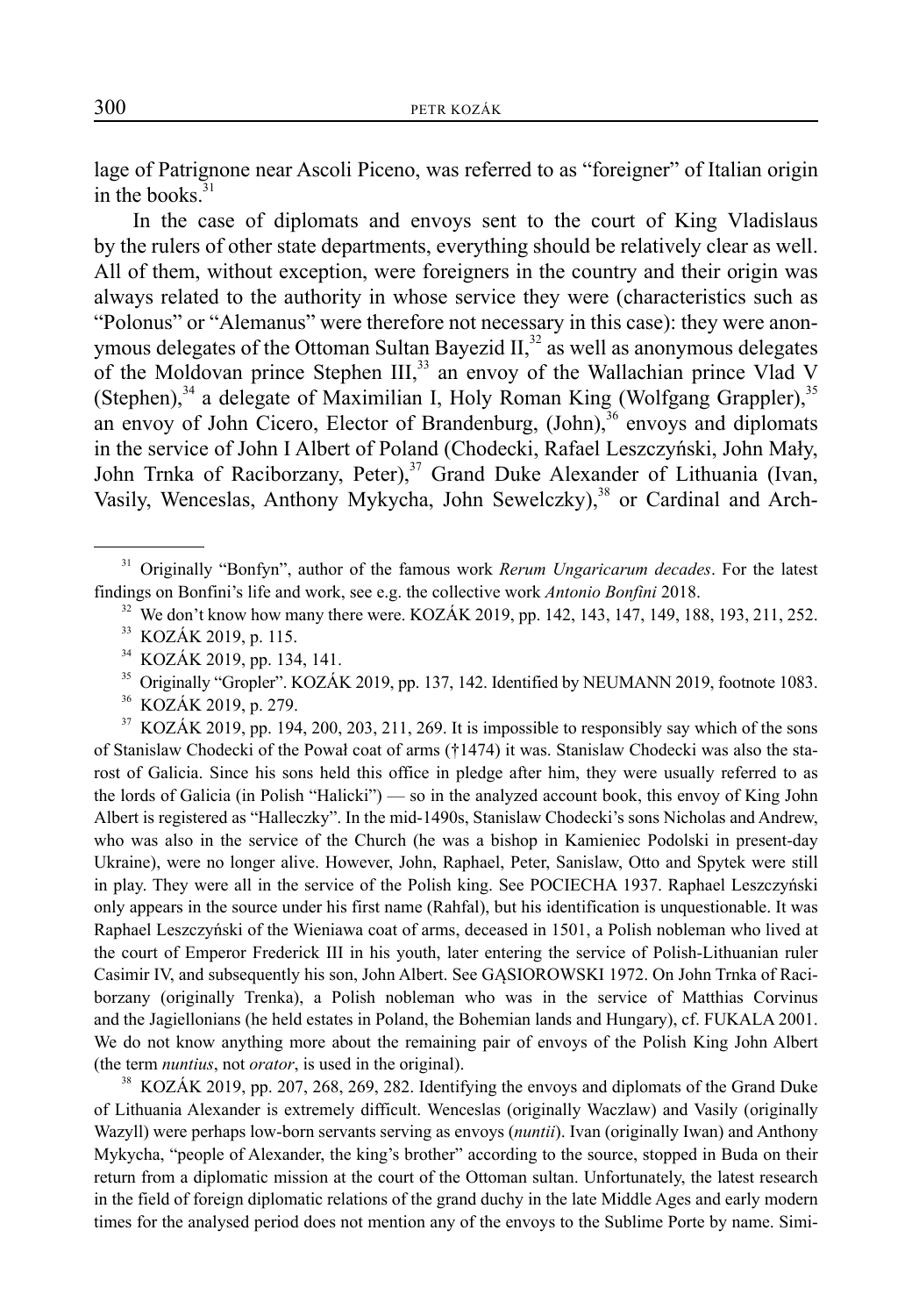bishop of Gniezno Frederick Jagiellon (Prokop / Prokůpek).<sup>39</sup> On the other hand, the fact that even officials in charge of the income and expenditure of King Vladislaus' court in Buda were not unconditionally consistent in labelling persons as "foreign" and "native" cannot be ignored. For example, Frederick Weissinger, a royal steward and a Sopron burgher, appeared in the source as "Alemanus", although he came from Hungary.<sup>40</sup> It therefore seems that in this case the term "Alemanus" did not carry geographical but rather ethnic (linguistic) meaning, as Sopron and its surroundings belonged to the distinctly German-speaking regions of old Hungary. After all, a certain John who worked in the position of a notary in a Bohemian chancellery and should therefore, using the above logic, represent the category of provincially defined "Czechs", was also labelled a "German" in the source.<sup>41</sup> In addition. the accountant generally did not dare characterize persons who were considered to be in the elite class of Hungarian (and Croatian) barons due to their clerical ranks as foreigners. The Archbishop of Esztergom and Cardinal, Ippolito d'Este, a close relative of Queen Beatrice (his mother was Eleonora of Aragon, daughter of King Ferdinand of Naples), as well as Bishop Vincenzo de Andreis of Otočac in Dalmatia, fell into the category of "native" people in the analysed register. $42$ 

Caution is therefore warranted, especially in less obvious cases. Some people — from noble courtiers to ordinary servants — were only registered on the pages of the account book under their first names. The account scribe generally used standardized, Latin-conforming variants of first names (Iohannes, Georgius, etc.). However, when he considered it expedient, he resorted to attempts to graphically capture the true sound and the universally comprehensible phonetic form of first names in a given context, e.g. Jan, Janek, Januš, Hanzl (Jan, Janko, Janus, Hanzel) or Jíra, Jiřík, Jurko (Gyra, Geryk, Gywrko). He applied this approach not only to ordinary servants, where it would generally be expected, but also to the registration of nobles, including the highest levels of the social ladder (e.g. he registered the Timişoara *ispán* and one of the most influential Hungarian aristocrats Joseph Somi under the Hungarian

larly, the oldest documented envoy of Lithuanian rulers to the Buda court was Michael Gliński, captured only in 1501. Cf. BANIONIS 1998, p. 178. The person referred to in the source as John Sewelczky therefore also remains de facto unidentifiable. Purely hypothetically, he may have been Alexander's courtier and military leader named John Swierczowski. Works consulted in this regard: PIETKIEWICZ 1997 (especially registers on pp. 109–125); SKIBNIEWSKA 2015 (especially courtier catalogues on pp. 281–436); OCHMAŃSKI 1972 (especially the section of prelates and canons on pp. 30–51).

<sup>&</sup>lt;sup>39</sup> Originally Procopinus. KOZÁK 2019, p. 200.

<sup>&</sup>lt;sup>40</sup> Originally Fridericus Almanus, as well as Fridericus, or Frycz de Sopronio. See KOZÁK 2019, pp. 194, 203, 266. Identified by NEUMANN 2019, footnote 1802.

<sup>&</sup>lt;sup>41</sup> KOZÁK 2019, pp. 173, 196, 198, 273.<br><sup>42</sup> H Kuffart paid systematic attention to

H. Kuffart paid systematic attention to Cardinal Ippolit (in the source he appears anonymously as *cardinalis* or *dominus archiepiscopus Strigoniensis*), or to the rare accounts associated with the operation of his court. See KUFFART 2014 (cf. especially pp. 204–206). The Bishop of Otočac is also mentioned anonymously in the source ("episcopo Othochach"). For identification, cf. EUBEL 1914, p. 209.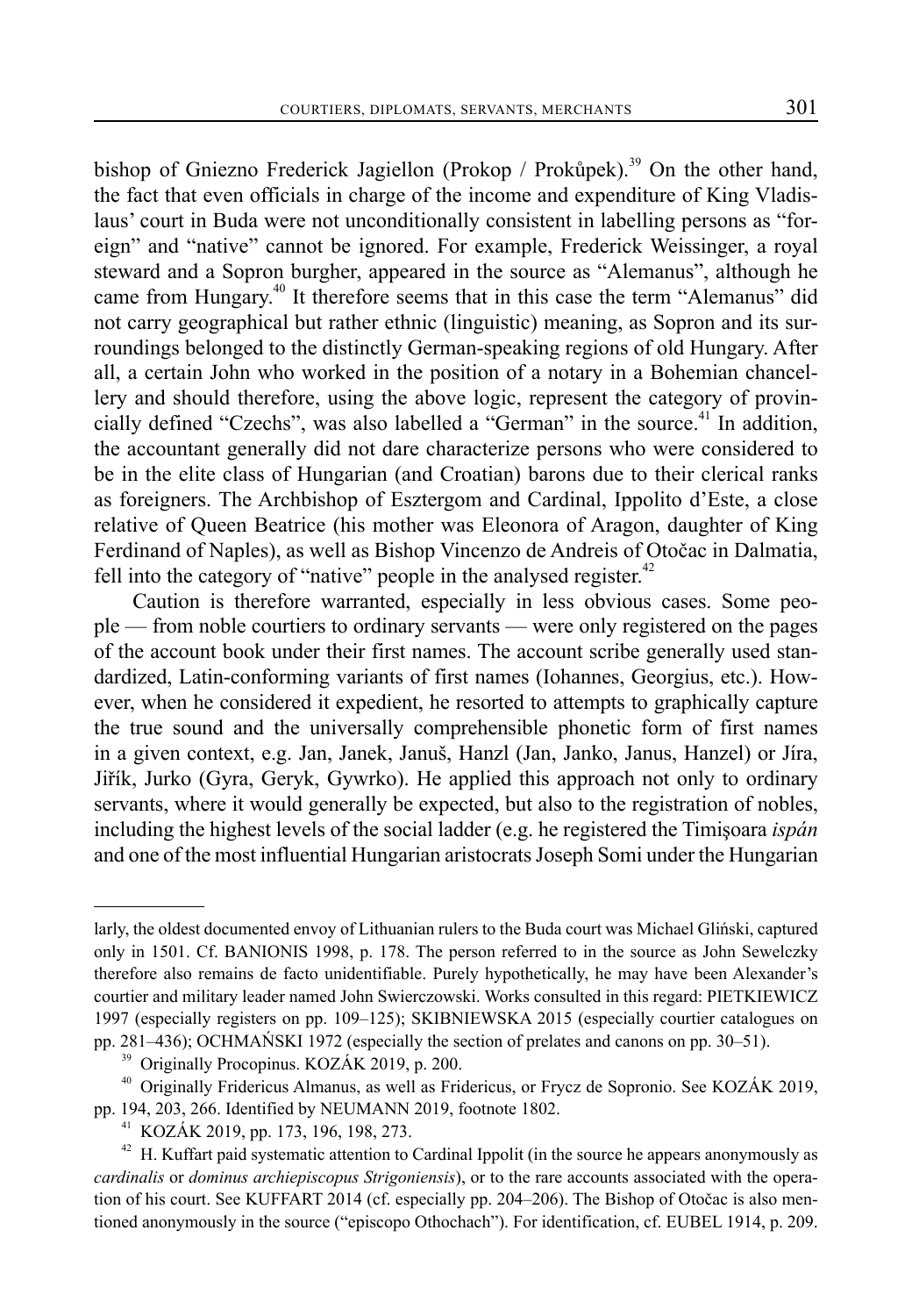diminutive of his name "Józsa"). $43$  Although it is tempting to combine "Slavic-sounding" first names with a specific geographical definition of the origin of the people in question, such a method can be very misleading. The royal cook John, written as "Jan" and not "Iohannes" in Latin, was "Bohemus" just like his fellow countryman, a royal trumpeter.<sup>44</sup> But can (almost) the same be responsibly said about the stableman Vojtek (written as "Woythko" and not "Adalbertus"), or about a royal trumpeter named George Trubka ("Trupka Gyerygh")?<sup>45</sup> Probably not. Also, the assumption that people from certain regions were entrusted as envoys with tasks in these regions is not always based on solid foundations. A certain Matthias (Matyáš) of Těšín / Cieszyn (de Thesyn)<sup>46</sup> was sent to the Bohemian lands, and the steps of Martin "Polonus" in the royal service were directed to Poland.<sup>47</sup> Nicholas / Miklós (spelled "Myklos") went in the same direction by the will of the king, and his mother tongue may have been (judging by the phonetic imprint of his first name) Hungarian.<sup>48</sup>

Despite all the "buts", it is precisely the moments when the scribes of the Hungarian royal treasury captured contemporary opinion about the geographical origin of persons surrounding the monarch (or in his service) that can be described as the strongest points in terms of considerations of "foreigners" working within the territory of Hungary in the mid-1490s. The relatively great number of Czechs (*Bohemi*) and — albeit significantly smaller — of Poles (*Poloni*) cannot be surprising, as King Vladislaus came to Hungary from the Kingdom of Bohemia, but he came from a Polish milieu. In addition, as already mentioned, it is necessary to take into account the synergistic radiation of the Jagiellonian dynastic space in the analysed period, which accelerated the mobility between the courts of the individual Jagiellonian monarchs; people from the Bohemian lands were also renowned in certain specific professions, especially when it came to mercenaries or experts in mining issues. Although the social background and geographical origin in the source of registered mercenary commanders (there was always an anonymous group of ordinary fighters behind their names) usually remain hidden in the darkness of history, Czech *magistri rotharum peditum* as particularly valued warriors whose services were paid for in gold,<sup>49</sup> are usually characterized by at least the noun *Bohemi*. At the very least, we can say that the colours of King Vladislaus in troubled Hungary were defended by commanders of "Czech" mercenary units, Alex (or Aleš), Budincký, John Flaška, Christopher, Jakuš, Konatovský, John Rakendorfer, Šimek, Slovák, Tobias, John Uher

KOZÁK 2019, pp. 164, 165.

<sup>&</sup>lt;sup>43</sup> Written as "de Som", but most often just as "Josa", or more respectfully as "dominus Josa". KOZÁK 2019, pp. 70, 79, 89, 93, 109, 124, 125, 126, 129, 134, 136, 138, 143, 144, 146, 149, 150, 156, 184, 191, 195, 205, 214, 219, 222, 227, 235, 242, 243, 249, 258, 265, 274, 277, 281.

<sup>&</sup>lt;sup>44</sup> KOZÁK 2019, pp. 190, 206.

KOZÁK 2019, pp. 202, 252, 287.

<sup>46</sup> KOZÁK 2019, p. 280.

<sup>48</sup> KOZÁK 2019, p. 162.

The phenomenon of Czech mercenaries: TRESP 2004.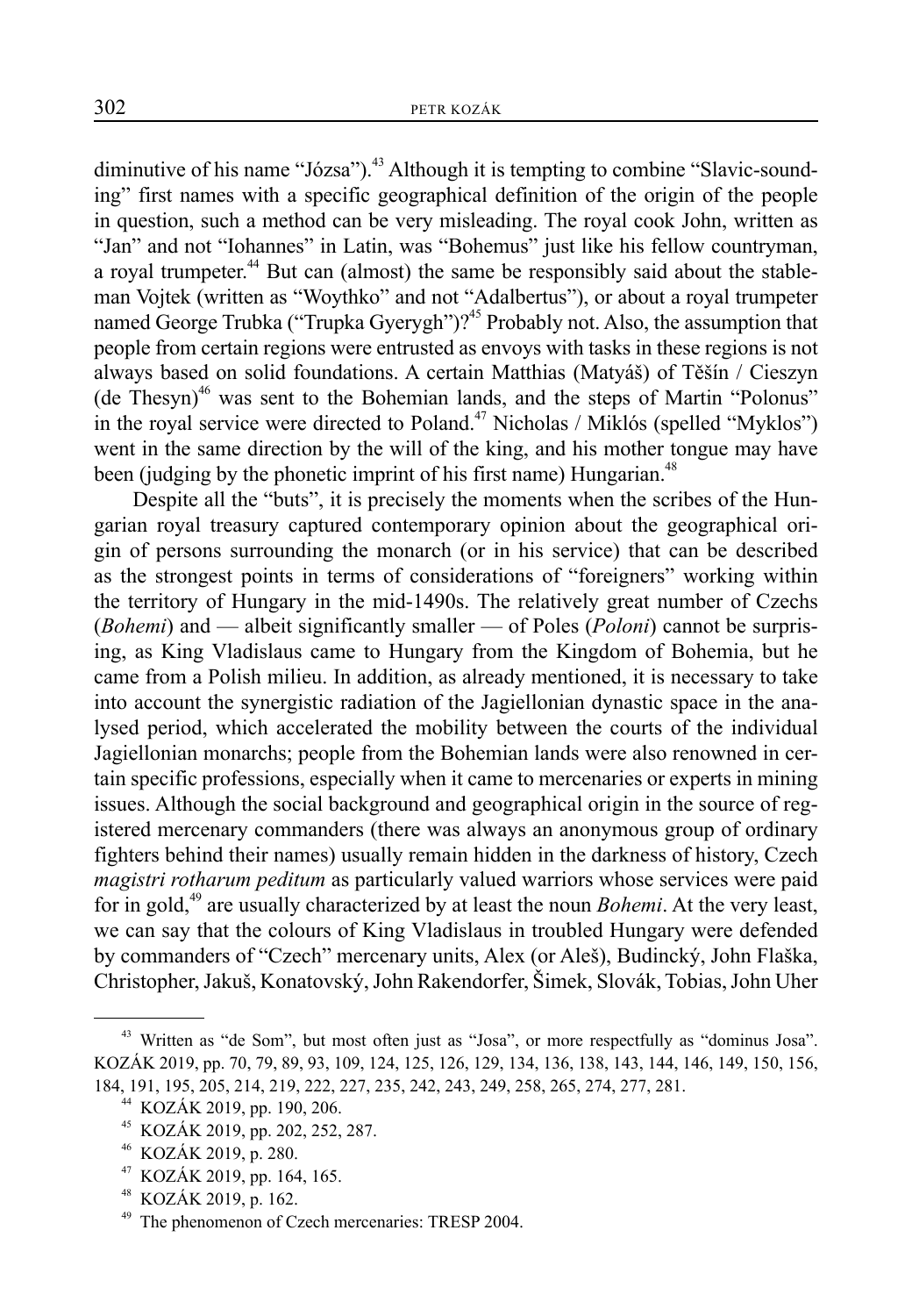and a certain Wndrachel, or perhaps Vondráček.<sup>50</sup> A *Bohemus* named Matěj, whom Tibor Neumann has tentatively identified as Matthias of Tuchoř and Řešetákov, held an important position as *ispán* of the chamber in Baia Mare, where he supervised the condition of the local mining facilities, among other duties. He was probably an expert who was taken at his word, as King Vladislaus did not hesitate to entrust him with the prospecting of the mountainous landscape around Visegrád, where he was to look for new deposits of gold and silver.<sup>51</sup>

In the following lines, we will focus on persons of non-Hungarian origin who completed the court of King Vladislaus Jagiellon. In addition to the labels mentioned in the source (Bohemi, Poloni, Alemani, etc.), we will also try to identify persons without these characteristics, as well as persons from the neighbouring (incorporated) countries of the Bohemian Crown (Moravia, Silesia and Lusatia), or generally all "foreigners" for whom the Kingdom of Hungary was a temporary or permanent home at the end of the Middle Ages. In the case of persons surrounding the monarch, the situation is somewhat facilitated by the fact that they were predominantly nobles. It is therefore at least theoretically possible to place their names in specific genealogical contexts. However, it is obvious that this was not always possible, especially when some of the courtiers appear in the surviving accounting register only under their first names. Moreover, the community of career courtiers (*aulici regii*) was dominated by representatives of the lower nobility, and the diverse world of yeoman and esquire families still represents a field of research largely uncharted. Again and again (yet a little differently), a relevant methodological question comes to the fore: who was a "Czech" courtier in Buda — a "foreigner" or a "native"? Or, to put it differently — did King Vladislaus Jagiellon have two courts after 1490, namely the court of Vladislaus as King of Hungary and (next to it) the court of Vladislaus as King of Bohemia, or was it a single continuous court designed to enforce sovereign power in both of Vladislaus' Crowns, i.e. in Hungary and in the Bohemian lands?

At first glance, the analysis of the accounting source seems to support the thesis that after 1490, two courts of King Vladislaus Jagiellon actually existed side by side. So, on one side there were (in Buda) the somewhat exotic *aulici Bohemi*, and on the other a community of other courtiers, or "native" Hungarian courtiers, including courtiers orig-

<sup>&</sup>lt;sup>50</sup> Originally "Alexy", "Bwdynchky", "Flasko", "Cristoff" or "Cristofforus", "Jakws", "Conatowczky", "Rakondorfer" or "Rakwendorffer", "Symegh", "Slowak", "Thobias" or "Thobyasse", "Vhar", "Whar", or "Wharyan". See KOZÁK 2019, pp. 122, 123, 130, 134, 137, 139, 143. T. Neumann's reasoning that Jan Rakendorfer may have been Silesian (from the village of Rachów) is unlikely with regard to the characteristic "Bohemus" (NEUMANN 2019, footnote 870).

<sup>&</sup>lt;sup>51</sup> Originally just "Matheus" or "Mathias". See KOZÁK 2019, pp. 104, 114, 122, 129, 130, 274, 275. An attempt of identification as Matthias of Tuchoř NEUMANN 2019, footnote 629. P. Trnka registers Matthias of Tuchoř and Řeštákov among royal courtiers for the period 1483/1485–1500, with J. Macek classifying him as a royal "servant" at one time (TRNKA 2010a, p. 124), which would theoretically truly correspond to the idea of a technician and an economically capable, perhaps even lowborn, servant.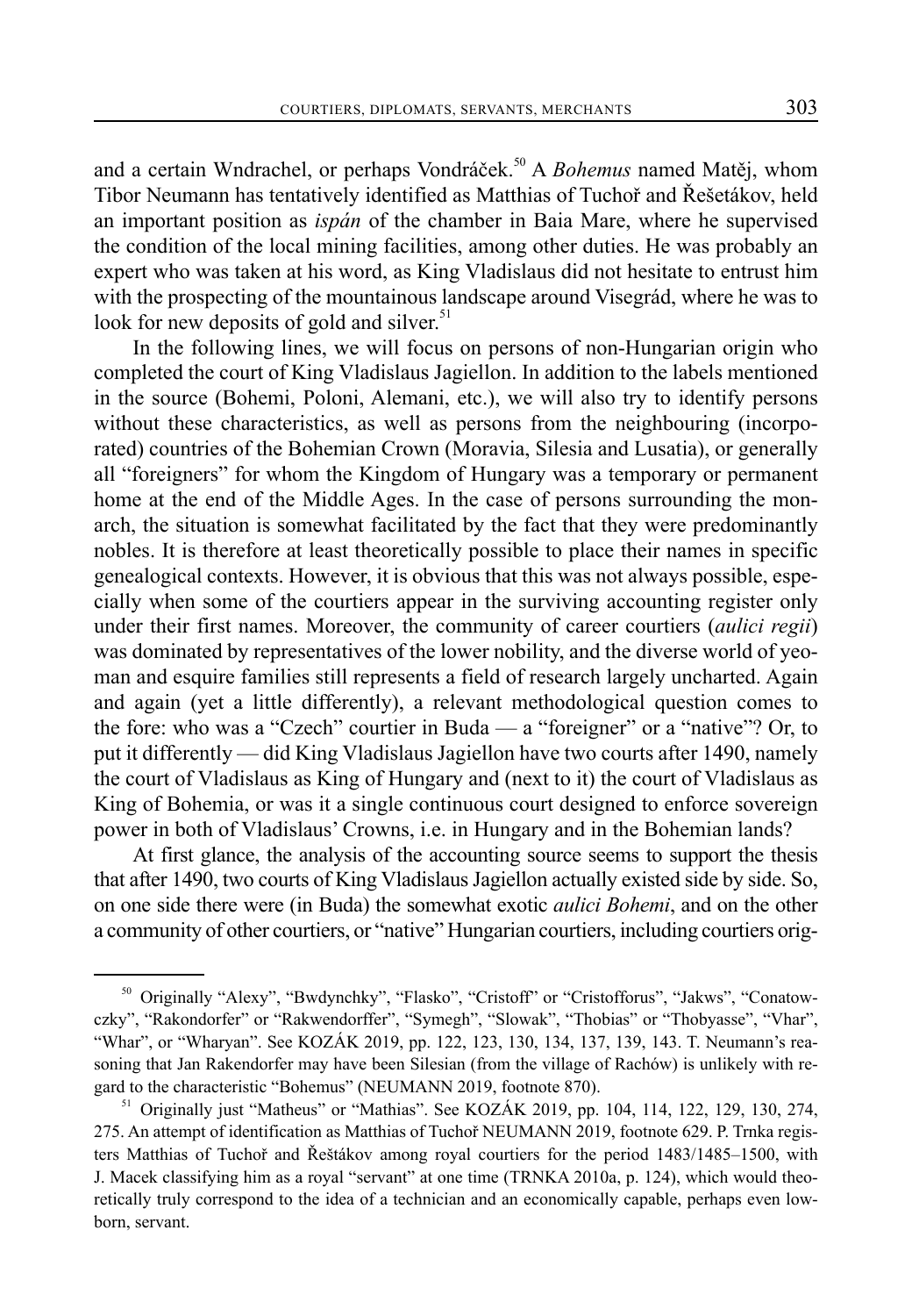inally from neighbouring countries of the Bohemian Crown. Both courts were subject to a standard organization, one important official used to be the court marshal (the office of steward / Hofmeister is absent from the source) — called *marsalk* in the Bohemian court and *magister agazonum* in the Hungarian court according to local customs. While the office of Bohemian marshal was held by Wenceslas Číč of Nemyčeves,<sup>52</sup> the Hungarian marshal at the same time was Peter Dolhai.<sup>53</sup> Czech courtiers used their own messengers (*nuntii aulicorum Bohemorum*) to communicate with the monarch, as was the case during their stay in Belgrade,<sup>54</sup> which is evidenced, among other things, by their involvement in the military campaign against Lawrence Újlaki. For this occasion, they were also independently organized militarily — the source includes two people with the title of hetman of Czech royal courtiers (*capitaneus aulicorum Bohemorum*), squires Nicholas Račín of Račín<sup>55</sup> and John of Sloupeň.<sup>56</sup>

When it comes to the payment of wages, handing over gifts and benefits in kind (typically luxury cloths) or compensation for damages (damage to property, death of horses, etc.) and debts incurred by courtiers in the service of the monarch in the "Bohemian" court — Bohemian Chancellor John of Šelmberk and marshal of the "Bohemian" court, Wenceslas Číč of Nemyčeves, engaged directly in the Hungarian metropolis Buda, or generally in Hungary.<sup>57</sup> This usually took place often, but not exclusively, which is important in the context of our considerations, as the same task was taken upon by one of the Hungarian nobles many times, usually chamberlain Laurence Bradács,<sup>58</sup> who was in charge of similar tasks at the "Hungarian" court. On the other hand John of Šelmberk appeared in the role of a relator in handling the pleas

 $52$  In the account book he appears as "Pan Chych" or most often only as "marsalk" (rarely as "magister agazonum Bohemi"). Wenceslas Číč of Nemyčeves is documented by sources in the office of marshal of the royal court for the years 1491–1504; previously (in 1487–1490), he was burgrave of Prague Castle. See: TRNKA 2010a, p. 140; TRNKA 2008, p. 282.

<sup>53</sup> Originally Dolhay. Referred to as *magister agazonum domini regis*, as well as *vicemagister agazonum*. KOZÁK 2019, pp. 118, 123, 135, 136, 198, 209. For a brief biogram, see NEUMANN 2019, footnote 817.

<sup>54 &</sup>quot;Eodem die nuntio aulicorum Bohemorum, qui in Nandor Alba fuerunt..." (KOZÁK 2019, p. 125).

<sup>&</sup>lt;sup>55</sup> Originally "Rachin" or "Rachyn", "capitaneus aulicorum" (KOZÁK 2019, p. 137). As hetman (captain) "over the royal courtiers" Nicholas Račín is mentioned by A. Sedláček in 1494, SEDLÁČEK 1904a (cf. especially p. 18).

<sup>56</sup> Originally just "Jan", defined as "capitaneus aulicorum Bohemorum" (KOZÁK 2019, p. 127). John (Ivan) of Sloupeň appears in sources as a military commander in the service of King Vladislaus and "capitaneus aulicorum regalium Bohemorum" in years 1493–1495. Cf. MACŮREK 1958 (see specifically p. 565).<br><sup>57</sup> Cf. KOZÁK 2019, pp. 130, 141, 148, 162–164, 203, 208, 209, 266–268, 271–273, 276–278, 280,

<sup>&</sup>lt;sup>282.</sup><br><sup>58</sup> Briefly by NEUMANN 2019, footnote 753. Cf. KOZÁK 2019, pp. 111, 114, 117, 118, 120, 121,

<sup>124–132, 134, 139, 144, 146, 161, 164, 187, 190–192, 195, 197, 201, 204, 269–271, 274, 275, 282, 285</sup>  (moments when Laurence Bradács was involved in paying sums in favour of people from the Bohemian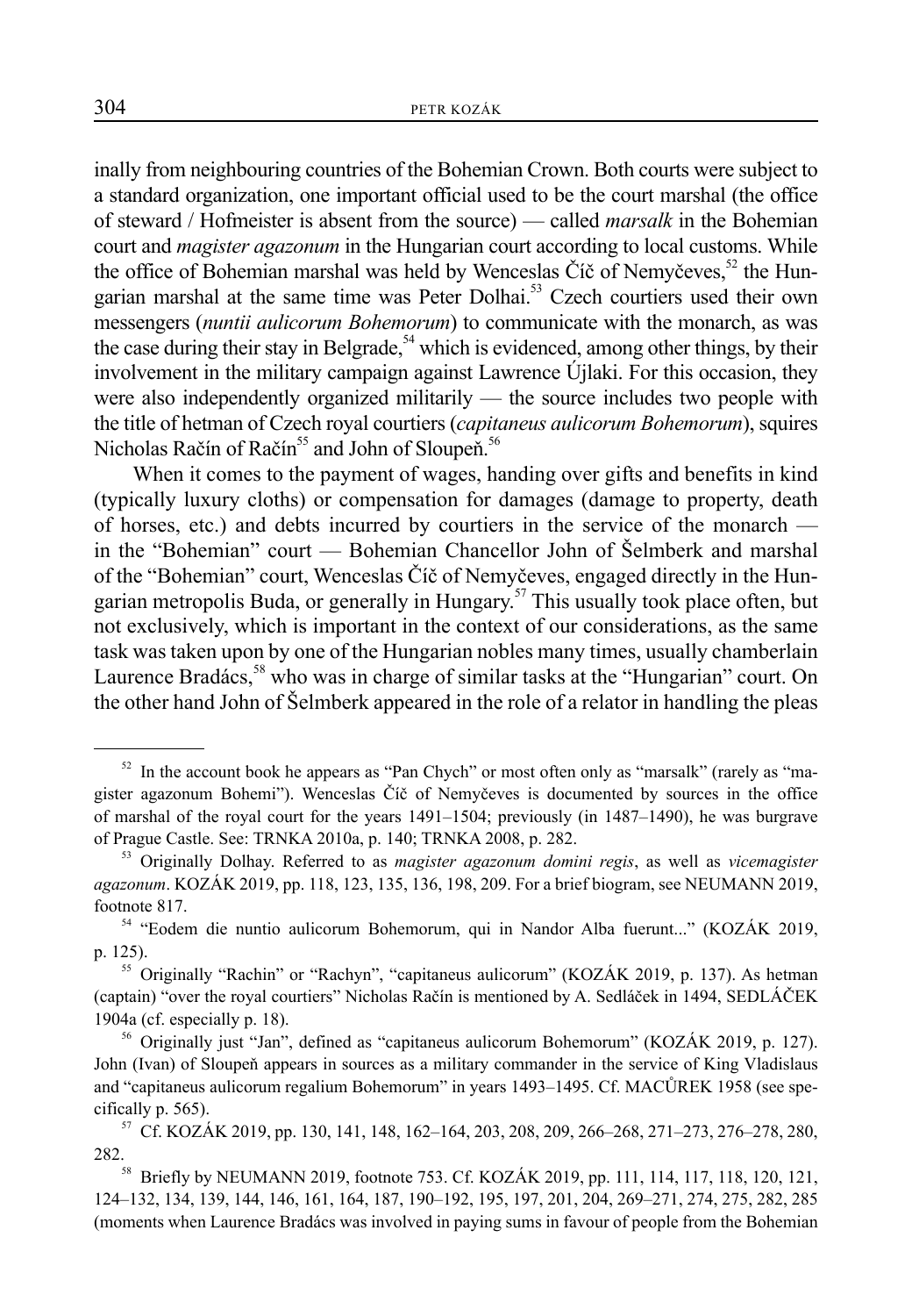of the Hungarians, as was the case with the Sopron burgher Frederick Weissinger<sup>59</sup> or the royal herald, for whom a new horse was bought in Székesfehérvár.<sup>60</sup> As it turns out, the two courts of King Vladislaus were not separated from each other in any way. The interconnectedness of the day-to-day running of the two courts was further enhanced by the fact that the "Czech" courtiers were, in fact, figuratively speaking on the Hungarian payroll. Expenditures in their favour, whatever hands they passed through, went through the Hungarian royal treasury and were under the supreme supervision of the Hungarian royal treasurer, Bishop Sigismund Ernuszt of Pécs. Of course, the income of the Czech courtiers may have flowed (and probably did flow) from sources of the Bohemian Crown.<sup>61</sup> This is also indicated by the intensity of communication with Bohemian mint master Beneš Krabice of Veitmile — paid (not only, but also) from the Hungarian treasury.<sup>62</sup> At the same time, however, Hungarian accounts show that "Czech" courtiers were regularly paid from the proceeds of taxes, customs duties and other benefits of the Hungarian king.

Instead of two independently functioning "Bohemian" and "Hungarian" courts, we should therefore speak of a single, jointly functioning body, the court of the Hungarian and Bohemian king, whose mission was to enforce sovereign authority in both of Vladislaus' Crowns. The fact that the "Bohemian" and "Hungarian" parts of Vladislaus' court had their own independent marshals only shows the common practice in the Middle Ages, wheby various persons or groups of persons followed "their" law even in a "foreign" environment. The *aulici Bohemi* formed a substantial, albeit smaller, part of Vladislaus' Buda court, at least in the mid-1490s. It was natural that courtiers of Hungarian origin predominated, as after 1490 the king lived mostly in Hungary and thus in their centre. On the other hand, the number of people from the Bohemian Crown in court life in the Hungarian capital was really a lot higher, because Moravians, Silesians and Lusatians must be included among the "Czechs", i.e. inhabitants of the Kingdom of Bohemia. The natural numerical dominance of the Hungarian element was also lessened by relatively numerous representatives of families from Jagiellonian Poland, some of whom, such as master of the treasury Jarosław Sokołowski of Wrząca Wielka,<sup>63</sup> were close to the monarch for a long time and were able to exercise considerable influence on his decisions.

lands or Poland). The notary of the Bohemian chancellery, Wenceslas Hyndrák of Habrov, was also paid through his hands (KOZÁK 2019, p. 127).

<sup>59</sup> KOZÁK 2019, p. 266.

<sup>60</sup> KOZÁK 2019, p. 277.

The system of financing the royal court of Vladislaus Jagiellon (before 1490) was most recently addressed by: TRNKA 2010b; TRNKA 2009.<br><sup>62</sup> Originally "Baythmiller", "Baythmilner", "Benessius", "Panbenes", KOZÁK 2019, pp. 111, 127,

<sup>152, 194, 199, 203, 276.</sup>

 $63$  Originally exclusively under a large number of graphic variants of the first name Jarosław. Royal chamberlain and *tavernicus* Jarosław of Wrząca Wielka (traditionally transliterated in Czech historiography as "of Vrance"), a relative of John Sokołowski "of Vrance" and long-time chamberlain of King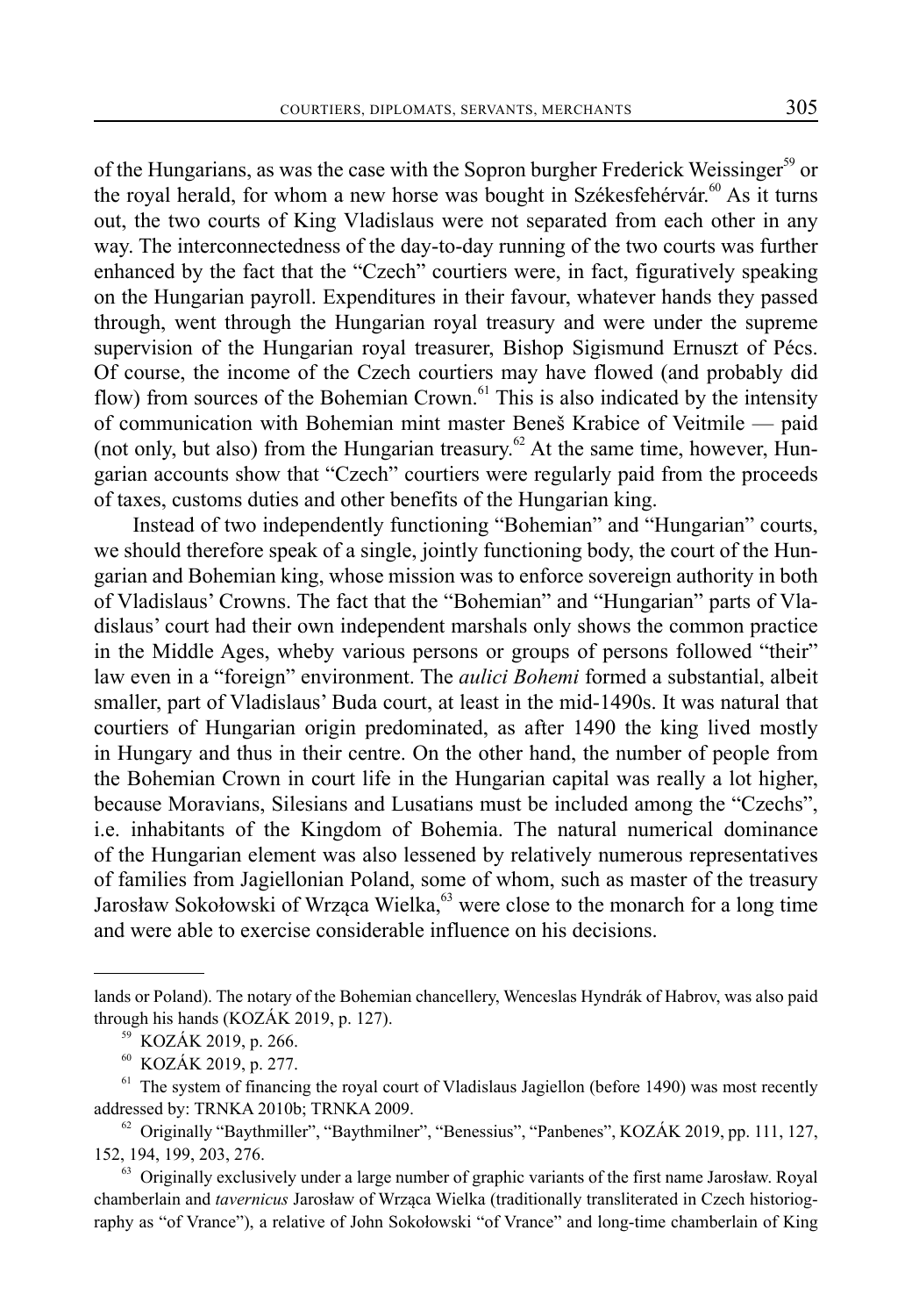Let us now try to get a clearer idea of the courtiers of non-Hungarian origin (Bohemians and Moravians, Silesians and Lusatians, as well as persons originating from the Kingdom of Poland or German regions of the empire). Given the generally insufficient examination of Vladislaus' court from the period after 1490, it will not be a comprehensive list. Only courtiers (*aulici*) recorded on the pages of the account book from 1494–1495 will be registered. We will also limit ourselves to cases where the affiliation to the "non-Hungarian" component of the monarch's court was indisputable — either these courtiers were labelled as Bohemi, Poloni, etc. directly by officials of the Hungarian royal treasury, or it was possible to identify their family names (and thus their geographical origin). Some courtiers remained anonymous, <sup>64</sup> or were listed only under first names, without it being possible to responsibly decipher the genealogical context.<sup>65</sup> For practical reasons, we omit these as well as the staffing of the royal chapel.<sup>66</sup> We also omit estate stewards from the Bohemian lands, such as high steward William of Pernštejn and Helfštýn, Moravian governor Ctibor Tovačovský of Cimburk, or the Silesian governor, Duke Casimir II of Cieszyn. We focus exclusively on courtiers "as such".

Vladislaus, appears in a royal document dated February 3, 1499. See TEIGE 1900, pp. 122–123, no. 172. On John Sokołowski cf. comprehensively RUTKOWSKA 2000–2001.

<sup>&</sup>lt;sup>64</sup> A nameless *aulicus regius*, for example, travelled from Petrovaradin to Belgrade to hand over a royal letter to the commander of Vladislaus's armed forces, Paul Kinizsi (KOZÁK 2019, p. 117). Two nameless esquires of "Bohemian" origin (*pueri Bohemi regie maiestatis*) travelled to Bohemia accompanied by a courtier of Silesian origin John Kurzbach (KOZÁK 2019, p. 184). Unfortunately, the rarely mentioned Bohemian vice-chancellor (*vicecancellarius Bohemie*) also remained unnamed, see KOZÁK 2019, p. 141.

<sup>65</sup> It is therefore often impossible to know where they came from. For example, the *aulicus* Derek / Jetřich (originally *Getryk*) may have come from the Bohemian lands according to the form of his first name, but this is only a hypothesis. KOZÁK 2019, p. 138.

<sup>66</sup> Vladislaus' chaplains expressly included "Bohemi" and "Poloni". Cf. KOZÁK 2019, pp. 132, 286, 287.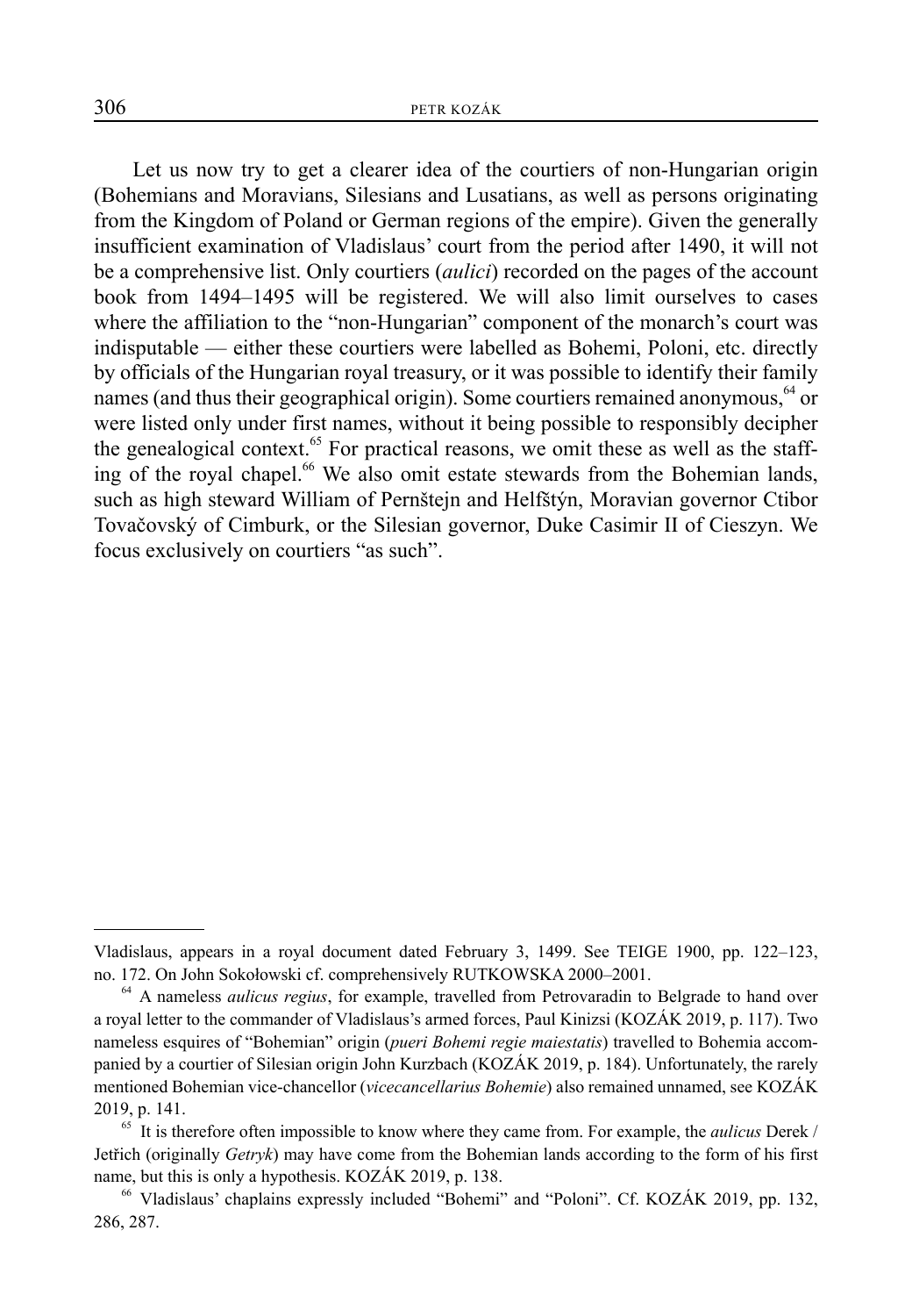## I. COURTIERS ORIGINATING FROM BOHEMIAN LANDS

- 1. (George) Běšín of Běšiny, aulicus, Bohemus<sup>67</sup>
- 2. Černín junior of Chudenice, Bohemus<sup>68</sup>
- 3. Černý, aulicus $^{69}$
- 4. Wenceslas Číč of Nemyčeves, magister agazonum Bohemi, marsal $k^{70}$
- 5. Peter Dubecký of Dubeč, aulicus $^{71}$
- 6. Garda, famulus regis, Bohemus<sup>72</sup>
- 7. John Haugvic of Biskupice, aulicus<sup>73</sup>

 $67$  Originally "Besyn" or "Bessyn" (KOZÁK 2019, pp. 136, 209). This is probably George Běšín from the West Bohemian yeoman family, who negotiated the monarch's marriage to Princess Anna of Foix, daughter of Count Gaston of Foix, Count of Candale, who was the niece of the French Queen Anne, along with other king-commissioned nobles in 1500 or 1501. On the role of George Běšín of Běšiny (at the time royal chamberlain) in arranging the marriage of King Vladislaus to Anna of Foix-Candale, cf. most recently GYÖRKÖS 2017 (especially pp. 135–136); GYÖRKÖS 2016, pp. 28–31. However, details of the life, social background and function of George of Běšiny have already been made known by MACEK 1991, pp. 134–135. Nevertheless, for the years 1478–1480, another representative of the same family, namely Wenceslas Běšín of Běšiny, is documented in the position of royal chamberlain and courtier, see TRNKA 2010a, pp. 123, 136. The identification of "Běšín" mentioned in the accounts as knight George, however probable, may not be completely indisputable.

68 Originally "Chermyn iunior" (KOZÁK 2019, p. 128). In the period before 1490, P. Trnka has identified two representatives of the Černín family at Vladislaus's court — Černín senior, whom he has identified as William Černín of Chudenice, and Černín junior, whom he has not been able to identify. It is probable that it is precisely this "young" knight Černín (although he is only captured in the source for the period of 1484–1486) that we encounter on the pages of the account books from 1494–1495. See TRNKA 2010a, p. 138. KOLÁŘ 1893 (especially p. 623) mentions several Williams and other names of baptized members of the family occurring in the same generation.

69 Originally "Cerni" (KOZÁK 2019, pp. 192, 269). An unknown nobleman of perhaps (?) Moravian (not registered as "Bohemus") origin. T. Neumann hypothetically reflected on the identity of courtiers "Černý" and "Černín" (NEUMANN 2019, footnote 1785), with P. Trnka registering two representatives of the same family — Černín senior and Černín junior (see footnote 68 of this study). However, given the way the family name is written in the source ("Cerni" or "Chermyn"), this seems unlikely.

<sup>70</sup> Originally "Pan Chych" or "marsalk" (KOZÁK 2019, pp. 128, 129, 130, 141, 147, 148, 162, 163, 164, 197, 203, 205, 206, 208, 209, 267, 268, 269, 271, 272, 274, 277, 278, 280). Cf. footnote 52 of this study.

71 Originally Petrus "Dwbeczky" or "Dwbezky" (KOZÁK 2019, pp. 158, 209). Probably from Bohemia. Esquire John Dubecký of Dubeč († 1508) was the owner of the Frydštejn castle as well as a number of other estates. Cf.: SEDLÁČEK 1895, p. 260; MACEK 2001, p. 389, footnote 138.

KOZÁK 2019, pp. 126, 133, 140, 156. He cannot be further identified, but he was probably a nobleman from Bohemia, because in February 1494 King Vladislaus dubbed him a knight (Francesco Marsupini supplied 14 cubits of satin for this occasion), cf. KOZÁK 2019, p. 156. T. Neumann has demonstrated that "Garda" appeared among the hetmans (captains) of the mercenary army, which were returning from Silesia after the death of King Matthias Corvinus (NEUMANN 2019, footnote 914).

 $73$  Originally "Hwghwych", "Hwghwycz", "Hwgwycz" (KOZÁK 2019, pp. 190, 249, 284). One of the leading military commanders in the service of Matthias Corvinus from the Moravian branch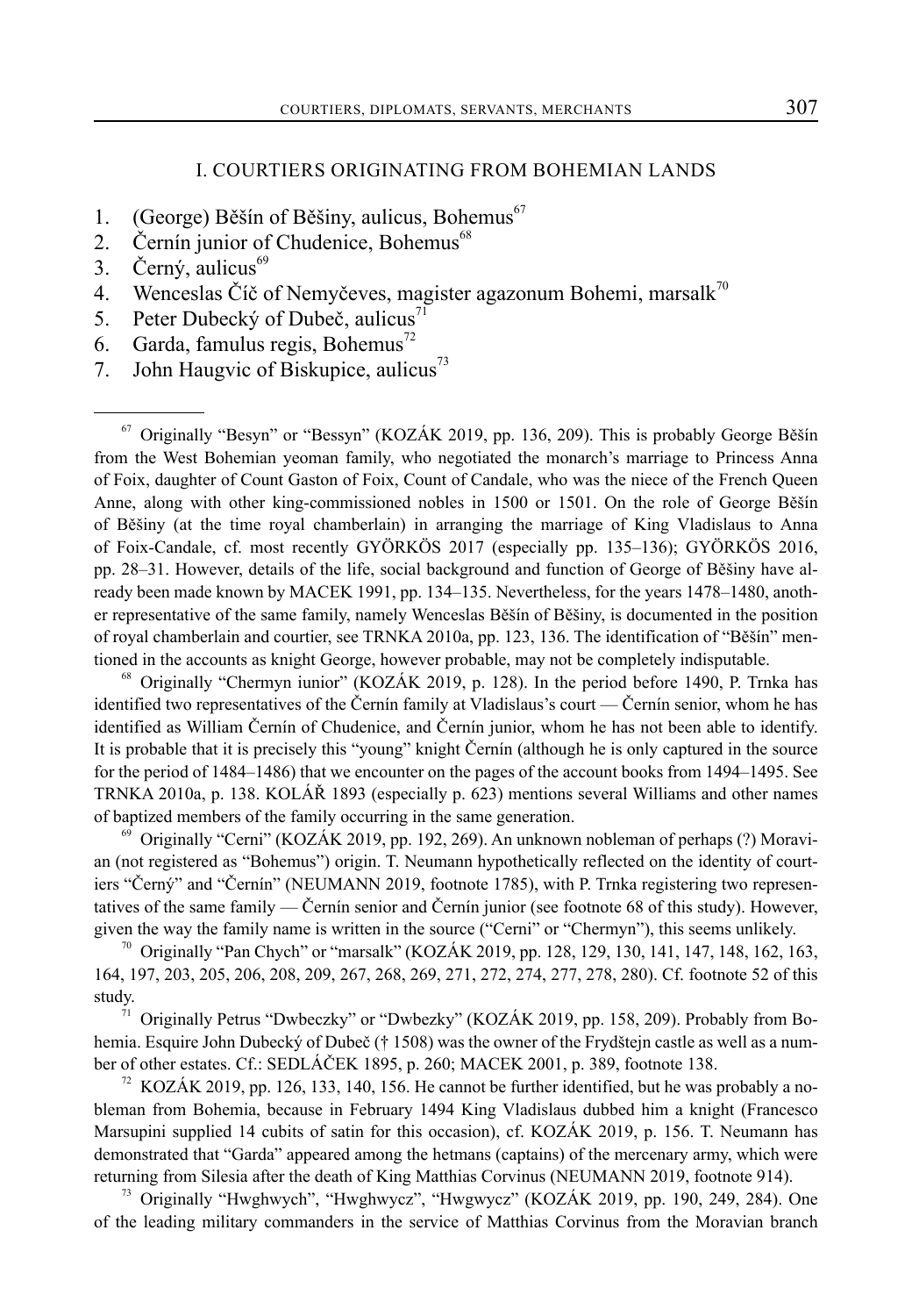- 8. Ladislaus Holický (of Šternberk), aulicus $^{74}$
- 9. Victorin Honbický of Honbice, aulicus $^{75}$
- 10. Leonard / Linhartek of Har, aulicus, Bohemus<sup>76</sup>
- 11. Martin Hubka of Staryce, aulicus $<sup>77</sup>$ </sup>
- 12. Jasenský or Jasenický, aulicus, Bohemus<sup>78</sup>
- 13. Jehnický $79$

of the family was promoted to baron during the reign of King Vladislaus. Cf. at least: KOLÁŘ 1896 (especially p. 960); PILNÁČEK 1930, pp. 389–390, no. 1446. 74 Originally "Ladislaus Holyczky" (KOZÁK 2019, p. 209). Relation to the Bohemian Šternberks

is merely hypothetical. However, the existence of baron Ladislaus of Šternberk, who belonged to the Holice branch of the family, was proven by SEDLÁČEK 1890, pp. 26–27, when he explicitly stated that Ladislaus of Šternberk was the brother of John Holický of Šternberk. It can also be considered likwly that John Holický of Šternberk himself is also mentioned in the accounts in the company of John Meziřický of Lomnice in the graphic form "Iohannes Holych" (KOZÁK 2019, p. 147).<br><sup>75</sup> Originally "Honghwyczky" (KOZÁK 2019, p. 205). The knights of Honbice were settled in Bo-

hemia and Moravia. In addition to Victorin, the source also mentions (but not as a courtier) John of Honbice (in the form "Hanbycz", KOZÁK 2019, p. 153). Cf.: SEDLÁČEK 1882, p. 219; PILNÁČEK 1930, p. 35; PILNÁČEK 1991, p. 233; KOLÁŘ 1897 also gathered basic information about the family.

<sup>76</sup> Originally "Lentharthko" and "de Brunna" (KOZÁK 2019, pp. 138, 281, mistakenly considered as two different people). Identified by NEUMANN 2019, footnote 1095–1096 with reference to a document from 1498, with which King Vladislaus exempted Linhart of Har's (Neumann mistakenly writes "of Hor") house in Brno from all payments (TEIGE 1900, p. 35, no. 20).

77 Originally *"Hwppka"* (KOZÁK 2019, p. 210). He has been convincingly identified by NEU-MANN 2019, footnote 1999 with reference to a document from 1498, with which King Vladislaus renewed his courtier Martin Hubka of Staryc's coat of arms (TEIGE 1900, pp. 99–100, no. 130).

 $78$  A man referred to in the edited source as "Jasenczky", "Jasenchky" or "Jasnyczky" presents an interesting case in point (KOZÁK 2019, pp. 124, 131, 144). Pavel Trnka, an excellent expert on the court of King Vladislaus Jagiellon from before 1490, has drawn attention to the Polish vice-treasurer "Jaschienský", who carried out certain financial transactions on behalf of the Bohemian elect in 1471. He has also observed that a certain "Pavel Jasenský" was one of the military commanders accompanying Vladislaus Jagiellon from Kraków to Prague at the end of July of the same year (TRNKA 2008, pp. 124 and 95, footnote 618). In both cases, it was undoubtedly one and the same person, namely a Polish crown vice-treasurer (Polish: *podskarbi*) named Paweł (Paul) Jasieński. Although he died in 1485, he left behind three sons, who can be assumed to have come of age in the mid-1490s. (GÓRSKI 1964– 1965; cf. CHŁAPOWSKI et al. 1992, p. 123.). The graphic (and apparently also phonetic) form between the way in which the name of this royal courtier was captured on the pages of the acount book and the family name of Paul and his descendants is striking, and it is therefore tempting to consider (genealogical) affinities. Unfortunately, the account scribe explicitly provided "his" man with the geographical label "Bohemus", i.e. (by family) from Bohemia. In addition, the surnames Jasenský, Jásenský, Jasnický, etc. are still relatively widespread in the Czech language. Therefore, Jasenský and Jasieński cannot be identified as one.

<sup>79</sup> Originally "Jegynczky" (KOZÁK 2019, p. 190). Perhaps a person from Moravian esquire family Jehnický, or of Jehnice. The Jehnický family is registered by PILNÁČEK 1930, p. 456. The fact that, unlike Jasenský, the person named "Jegynczky" was not labeled "Bohemus" could speak in favour of the theory of his Moravian origin. However, T. Neumann identifies this person as Jasenický.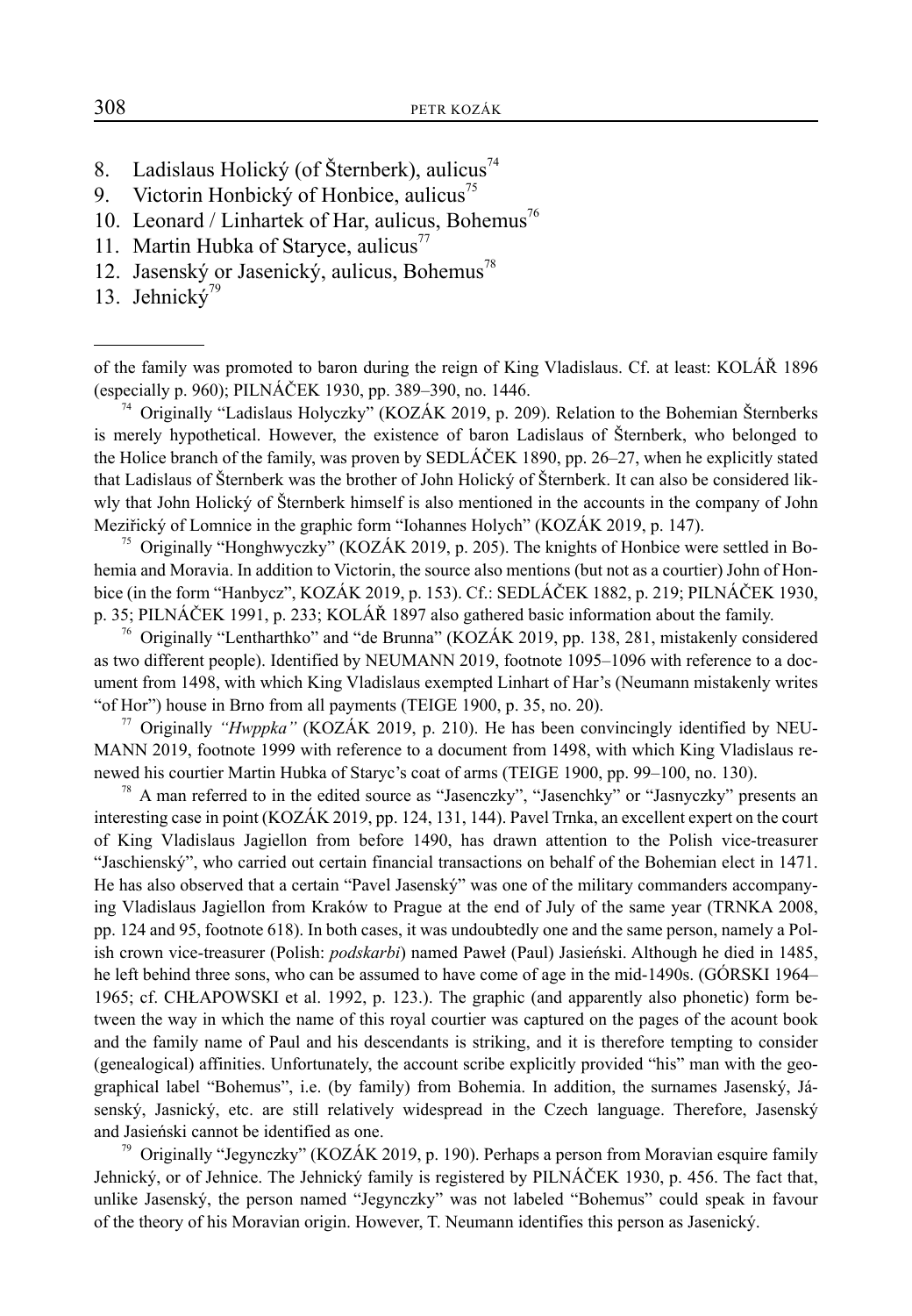- 14. John Karas of Dúlebenka, aulicus, Bohemus<sup>80</sup>
- 15. John Kurzbach, aulicus $81$
- 16. Sigismund Kurzbach<sup>82</sup>
- 17. Jaroslav Světlovský of Landštejn<sup>83</sup>
- 18. Bítovský of Lichtenburk, parvulus regius<sup>84</sup>
- 19. Burian (Albert) Bítovský of Lichtenburk, aulicus, cubicularius, tavernicus<sup>85</sup>
- 20. Marquard Mazanec of Vesec<sup>86</sup>
- 21. John Meziřický of Lomnice<sup>87</sup>
- 22. Nicholas Pecingar of Bydžín, aulicus<sup>88</sup>

80 Originally "Karaz" (KOZÁK 2019, pp. 118, 209). Identified by NEUMANN 2019, footnote 818. It could be interesting that he appears in Moravia in 1497 among attestants of Valentine of Leznice and Kladníky (ZA Opava, collection: AŽV, inventory no. 1).

81 Originally "Curczbo", "Kwrchboch" (KOZÁK 2019, p. 184). The Kurzbachs were a noble family settled in Silesia. The founder of the modern power and wealth of the family was Sigismund Kurzbach, a chamberlain of King Vladislaus, who managed to get into the ranks of the higher nobility, and in the first half of the 1490s in Silesia became a free lord when he received the fief of Trachenberg (Polish: Żmigród) and Milíč (Polish: Milicz) from the monarch. Cf. BLAŽEK 1887, p. 58.<br><sup>82</sup> Originally "Curchboch", "Kwrchboch" (KOZÁK 2019, pp. 121, 126, 131, 248, 252). Cf. foot-

note 81 of this study. He was documented among royal chamberlains for the years 1471–1488 under the name Sigismund Korcbok of Vítkov (Sigismund Kurzbach was to come to Bohemia with Vladislaus Jagiellon from Poland), see TRNKA 2010a, p. 123. Although the accounts from 1494–1495 do not place him among the courtiers explicitly, Sigismund fought on the monarch's side against the opposition in Hungary and took part in the siege of Ilok. It is possible that the above-mentioned John Kurzbach was his younger relative, perhaps a son. Unfortunately, modern genealogy of the family is not available.

<sup>83</sup> Originally "Jerozlaus Zlethkwyczky" (KOZÁK 2019, p. 191). In 1496 he was documented in Hungary, and placed among royal courtiers by NEUMANN 2019, footnote 1759. Since the 1470s, the castle and estate of Starý Světlov in southeastern Moravia (near the village of Podhradí near Luhačovice) were owned by the barons of Landštejn, specifically the brothers Zbyněk, Jaroslav and Ctibor, and later (after the death of the siblings) by Jaroslav Světlovský of Landštejn himself. See e.g. HOSÁK 1938, p. 431.

<sup>84</sup> The son of Burian Bítovský of Lichtenburg, unknown by name. See footnote 21 of this study.

<sup>85</sup> See footnote 21 of this study.

<sup>86</sup> Originally "Markwark Mazanowcz" (KOZÁK 2019, p. 198), sent by the monarch in a delegation to Prague. He has been identified by T. Neumann (NEUMANN 2019, footnote 1867) with reference to the register of the Bohemian chamber court (ČELAKOVSKÝ 1890, p. 542). His affiliation with the court milieu of King Vladislaus is uncertain.<br><sup>87</sup> Cf. footnote 20 of this study. John Meziřický of Lomnice pursued a career in the service of kings

Matthias Corvinus and Vladislaus Jagiellon. In Moravia he held the office of subchamberlain 1485– 1490, high chamberlain of the Olomouc provincial court (*cúda*) 1491–1495, and in 1496–1515 he was governor (*capitaneus terrae*) of Moravia. See: SEDLÁČEK 1901 (primarily p. 240); BOČEK 1850, unpaged.

<sup>88</sup> Originally "Peczynger", "Pechinger", "Pechynger" (KOZÁK 2019, pp. 144, 191, 203, 270). He was identified by T. Neumann (NEUMANN 2019, footnote 1195) — for example, in 1499 King Vladislaus borrowed 500 *groschen* from him (TEIGE 1900, p. 107, no. 148).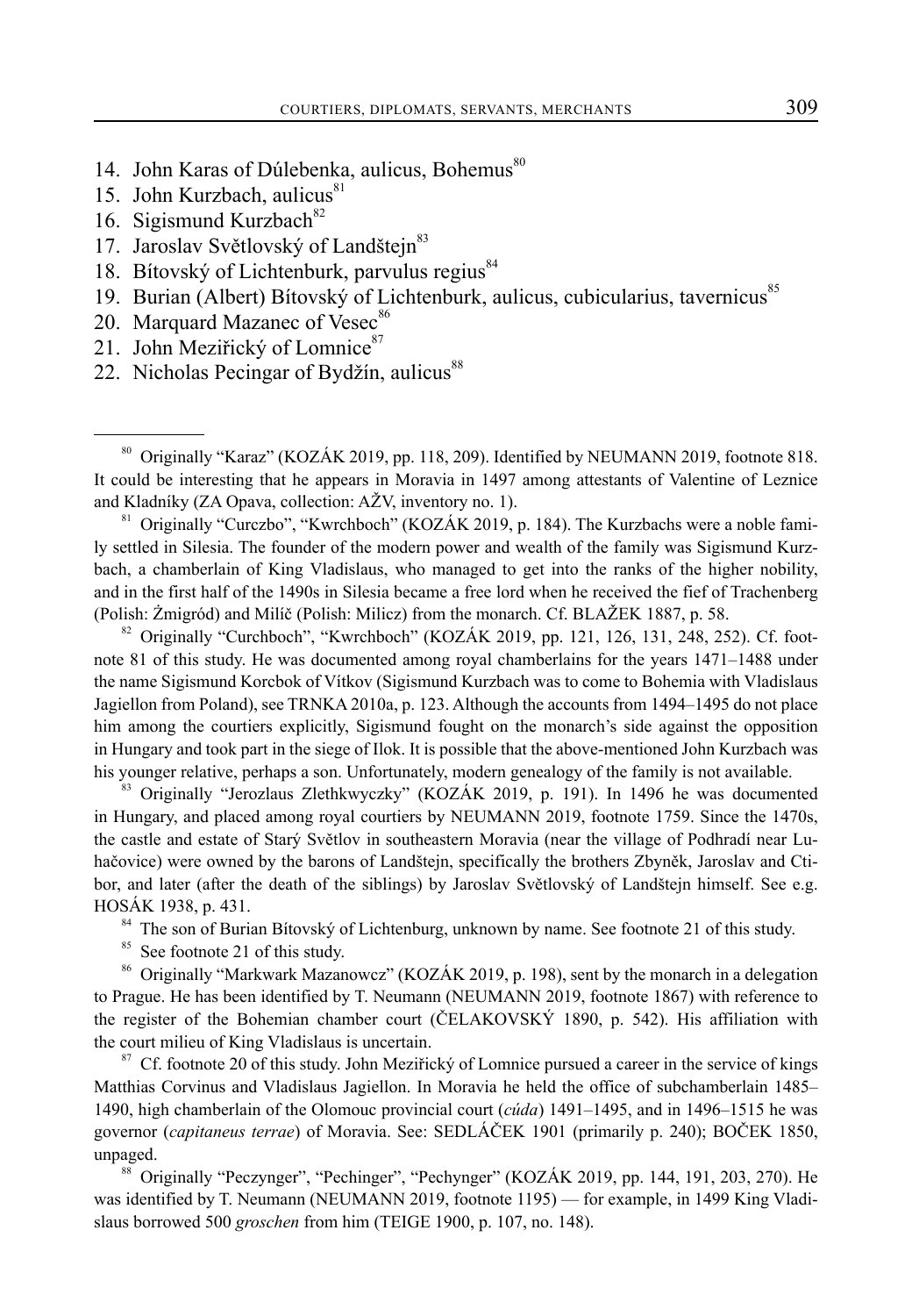- 23. Nicholas Račín of Račín, aulicus, capitaneus aulicorum<sup>89</sup>
- 24. John of Rechenberg, aulicus, Slesak $\frac{90}{90}$
- 25. Reibnitz, aulicus $91$
- 26. Roubík of Hlavatce, aulicus<sup>92</sup>
- 27. Paul Rychvaldský of Kateřinice, aulicus $^{93}$
- 28. George Sádlo, aulicus<sup>94</sup>
- 29. Sekeřický of Sekeřice, aulicus, famulus regis $^{95}$

2019, pp. 131, 195, 268, 269). A member of one of the wealthiest noble families in Lower Silesia, who managed to establish himself at the court of Hungarian-Bohemian kings Vladislaus and Louis, and Polish-Lithuanian ruler Sigismund I the Old, as well as in the circles of Ferdinand I of Habsburg. Cf.: KOZÁK 2009; ANDRZEJEWSKI 2007, pp. 77–78, passim.

<sup>91</sup> Originally "Reybnycz" (KOZÁK 2019, p. 209). A member of a widely branched Silesian noble family unknown by name. For basic genealogical data, see e.g. *Neues allgemeines Adels-Lexicon* 1867, pp. 406–408.

 $92$  Originally "Rwbyk" (KOZÁK 2019, p. 209, has erroneously identified him as "Rubik"). Determined by T. Neumann (NEUMANN 2019, footnote 1996) with reference to Otto's encyclopedia. The Roubíks of Hlavatec were a yeoman family originally settled in southern Bohemia, and they also owned estates in Moravia at the turn of the 15<sup>th</sup> century. Brothers Nicholas, Ctibor, Albert and Ulric Roubík lived at the end of the 15<sup>th</sup> century. Cf. SEDLÁČEK 1904b.

<sup>93</sup> Originally "Ryqualczky" (KOZÁK 2019, pp. 190, 210). Rychvald castle in Central Moravia demonstrably disappeared in the first half of the 15<sup>th</sup> century (PLAČEK 1996, pp. 308–309). Rychvald in the Duchy of Těšín / Cieszyn, today in the Karviná district (Czech Republic), was a stable part of the Těšín / Cieszyn ducal chamber, see GOJNICZEK 2014, pp. 126–127. This is undoubtedly a representative of the Moravian esquire family Rychvaldský of Kateřinice, whose members' names were written after the village of Kateřinice or Rychaltice (also written as Rychvaldice) near Příbor. See: PILNÁČEK 1991, pp. 270–271, no. 361; PILNÁČEK 1930, p. 319, no. 1116. Although Pilnáček did not know Paul Rychvaldský for the period around 1500, his genealogical overview is incomplete; he has also documented the use of the first name Paul in older generations of the family (around the mid-15<sup>th</sup> century).

<sup>94</sup> Originally "Gersyk Zadlo" (KOZÁK 2019, p. 145). Probably a representative of the lower nobility settled within the borders of the Bohemian Kingdom. A noble origin is indicated by the fact that, according to the accounting record, he actively participated in a knights' tournament organized by the monarch (he received 4 golden *ad haustiludendum*). After all, a certain John Sádlo was the recipient of the pledges of King Sigismund of Luxembourg (TEIGE 1900, pp. 245–246); in 1478, Caspar Sádlo of Knoblochsdorf testified on a deed of duke Henry the Elder of Münsterberg (ibidem, p. 25); in 1500, the Bohemian yeoman Henry Sádlo of Kladrubce addressed his letter to the burghers of Kouřim (SCHULZ 1900, p., 412, no. 10).

<sup>95</sup> Originally "Zekerchky", "Zekerychky" (KOZÁK 2019, pp. 144, 157). Probably a representative of the petty nobility written after the Bohemian village Sekeřice or Sekyřice. For the family, cf. SEDLÁČEK 1882, pp. 37, 70, 73, 190, 205, 244, 248. T. Neumann has identified him as John of Sekeřice (NEUMANN 2019, footnote 1199), but such identification remains uncertain.

<sup>&</sup>lt;sup>89</sup> He came from a yeoman / knight family, which was written after the village of Račín near Toužim in northwestern Bohemia. Cf. footnote 55 of this study.<br><sup>90</sup> Originally "Rahembergh", "Rachemberger", "Rachenberger", and also "Iwan Slesak" (KOZÁK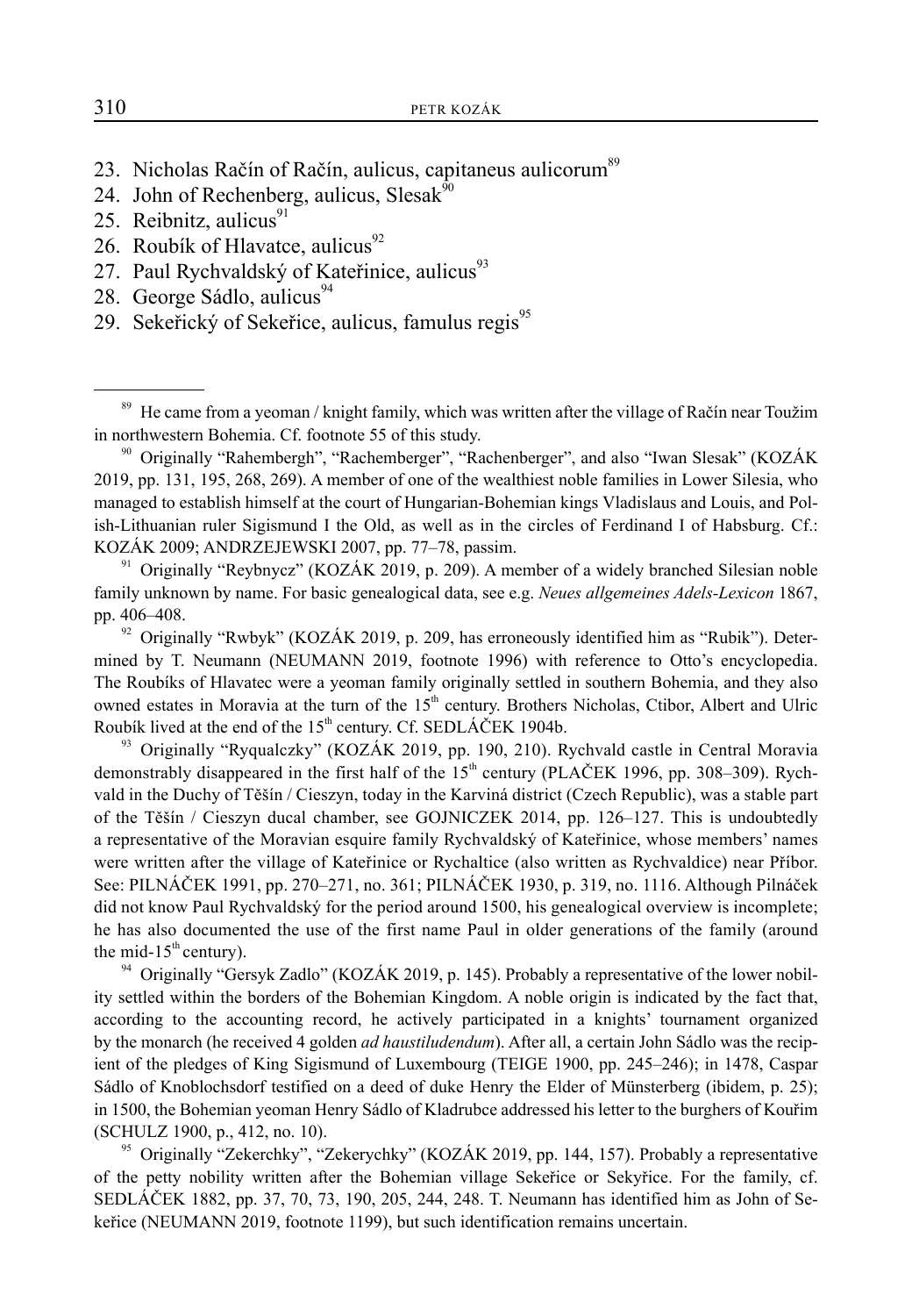- 30. Nicholas Seydlitz, aulicus $96$
- 31. George Schoff (Schaffgotsch) of Helfenburk, aulicus<sup>97</sup>
- 32. John of Sloupeň, capitaneus aulicorum Bohemorum<sup>98</sup>
- 33. John Srb, aulicus, vicepincerna, pincerna, Bohemus<sup>99</sup>
- 34. Conrad Stoš of Kounice (and Smidary), aulicus $100$

96 Originally "Nichel Zeydlych" (KOZÁK 2019, p. 146). A representative of a widely branched Silesian noble family, with some branches also settled in Lusatia and Bohemia. However, as Nicholas was not labelled as "Bohemus", it can be concluded that he was probably "Silesian". For basic genealogical data, see e.g. *Neues allgemeines Adels-Lexicon* 1868, pp. 448–450.

 $97$  Originally "Swff" (KOZÁK 2019, p. 190). P. Trnka mentions George "Sof" of Helfenburk among royal chamberlains (approximately) for the years 1478–1490, see TRNKA 2010a, p. 123. He was undoubtedly a representative of the Schoff family settled in Silesia (later the family name was contaminated by the popular first name "Gotsche", or Gotthard, becoming Schaffgotsch), one branch of which also settled in Bohemia at the end of the Middle Ages. Unfortunately, existing — mostly outdated — genealogical overviews do not include a person named George Schoff (Schaffgotsch), see KRAUSEN 1715 (see genealogy on p. 106 and genealogical table no. N. VIII. at the end of the volume), or WURZBACH 1875, pp. 67–85. Helfenburk castle (also "Hrádek") in northern Bohemia was demonstrably in the possession of the Ilburks of Ilburk family at the time (in the years 1475–1531). See SEDLÁČEK 1923, p. 102. The Helfenburk castle in southern Bohemia also did not belong to the Schaffgotsch family. SEDLÁČEK 1890, pp. 99–100. Vladislaus' courtier George Schoff therefore had to be in another (Silesian?) location.

98 Originally just "Jan", defined as "capitaneus aulicorum Bohemorum" (KOZÁK 2019, p. 127). John (Ivan) of Sloupeň appears in the sources as a military commander in the service of King Vladislaus Jagiellon and "capitaneus aulicorum regalium Bohemorum" in the years 1493–1495. See MACŮREK 1958 (see specifically p. 565).

99 Originally Iohannes "Serb" or "Zerb", a royal courtier and cupbearer (KOZÁK 2019, pp. 117, 124, 127, 129, 137, 173, 189, 190, 192, 207, 209, 271). Accounts show that he lived in Petrovaradin, Bač or in the town Valpovo in the service of the king. As for his (provincially) Bohemian origin ("Bohemus"), it is worth mentioning that in 1488, an esquire named John (Hanuš) Srb of Dobšice is recorded in Bohemia. See SEDLÁČEK 1895, p. 406. On the other hand a certain courtier, "Zerbach", who was supposed to be *pincerna regius*, also appears in the accounting records. The question is, therefore, whether they are not in fact one and the same person. However, the considerations developed in the indicated direction are not facilitated by the fact that in Bohemia in the second half of the  $15<sup>th</sup>$  century we see several esquire families written as of Srbeč, of Srbce, of Srbče, etc. (there were multiple villages in the country called Srby, Srbice, Srbsko etc.). Less than a century later the sources mention the family Srbický of Zálezl. Cf.: SEDLÁČEK 1882, pp. 112, 113, 154; SEDLÁČEK 1884, pp. 38, 118; SEDLÁČEK 1891, p. 161. The identification of "Serb/Zerb" as "Zerbach", the similarity of the offices held speaking in its favour, does not have to be entirely indisputable.

<sup>100</sup> Originally "Sthos" (KOZÁK 2019, p. 209). A representative of the widely branched Stoš (Stosch) family, which was settled mainly in Silesia and on the Moravian-Silesian border, later also in Moravia and Bohemia. He is probably a representative of the Branice branch of the family (today Branice in Poland, district Głubczyce, near Krnov) who, after the military campaign of King Matthias Corvinus' troops in the mid-1470s, went to the court of King Vladislaus, and whose name was later written according to East Bohemian Smidary (cf. ZA Opava, collection: AS, inventory no. 63). In 1497 he was already dead (see ibidem, inventory no. 78 and 79). Cf. also TUREK, JISL 1953.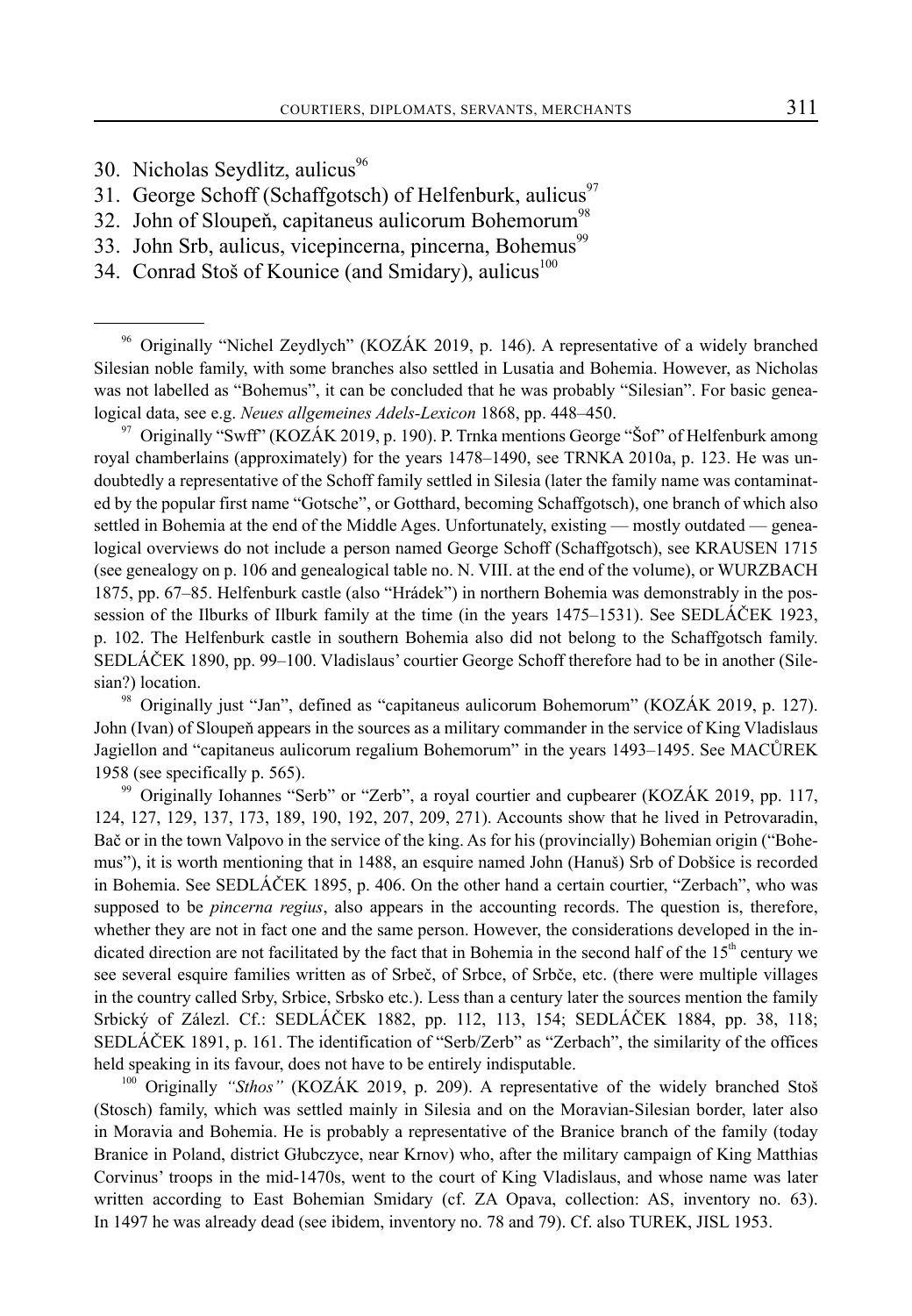- 35. (Henry) Sudek of Dlúhá, Bohemus<sup>101</sup>
- 36. Susper, Bohemus $^{102}$
- 37. Šarovec of Šarov, Bohemus<sup>103</sup>
- 38. John of Šelmberk, cancellarius Bohemie<sup>104</sup>
- 39. Tým, aulicus $^{105}$
- 40. Valecký of Mírov, aulicus<sup>106</sup>
- 41. Vlček, aulicus $107$

<sup>101</sup> Originally "Zwdek" (KOZÁK 2019, p. 139). The king ordered him to pay compensation for a dead horse; his affiliation to the court may not be unquestionable (he is not registered as *aulicus*, but he was apparently in the monarch's service). T. Neumann has hypothetically concluded that he could be a representative of the South Bohemian esquire family Sudek of Dlúhá (Dlouhá) (NEUMANN 2019, footnote 1117); A. Sedláček mentions a burgrave from Velešín Peter, whose son was John, father of Henry Sudek verifiable for the years 1484–1496. See SEDLÁČEK 1906.

<sup>102</sup> Originally "Susper" (KOZÁK 2019, p. 132). It has not been possible to classify him further, nor is his affiliation to the court unquestionable. All we know is that according to the surviving accounts, the king paid him servant wages (*sallarium*).

<sup>103</sup> Originally "Sarwchky" (KOZÁK 2019, p. 130). At the end of the Middle Ages, the knightly family Šarovec of Šarov was settled both in Moravia and in Eastern Bohemia. The noun "Bohemus" rules out that it could be a Moravian line (which was hypothetically assumed by NEUMANN 2019, footnote 981). Sigismund Šarovec of Šarov, holder of the Rabštejnek castle and the Slatiňany estate in the Chrudim region (SEDLÁČEK 1882, pp. 145 a 148), and Daniel Šarovec of Šarov and Ledce near Hradec Králové, were active in Eastern Bohemia at the time (SEDLÁČEK 1883, p. 71). POKLUDA 1993 (cf. especially pp. 193–194, where there is also clear genealogy) has discussed the genealogy of the Moravian branch and documented its connection to the Bohemian branch.

 $104$  Cf. footnote 24 of this study.

<sup>105</sup> Originally "Thym", "Tym" (KOZÁK 2019, pp. 132, 146, has probably erroneously identified as "Tim"). Perhaps T. Neumann (NEUMANN 2019, footnote 1005) has identified him more correctly with reference to disputes over honour, which were resolved by a chamber court in Bohemia at the beginning of the 16<sup>th</sup> century, namely in 1503 between esquires Tým of Poška and Nicholas Chotek of Hočkov (ČELAKOVSKÝ 1894, p. 37, no. 1266), and in 1518 between Catherine Maizl and Tým of Poška, at the time burgrave of Rabštejn (ČELAKOVSKÝ 1901, p. 326, no. 2566). However, caution is warranted, as "Tým" was never identified by the noun "Bohemus" in the source.

106 Originally "Walczky", "Waleczky", "Walyczky" (KOZÁK 2019, pp. 155, 190, 195, 265, 270). Moravian yeomen Valecky of Mírov (after the village of Valeč near Moravský Krumlov) were one of the branches of the Rájecký of Mírov family, cf. SEDLÁČEK 1904c. In the years 1480–1500, Marquard and Sigismund Valecký of Mírov came repeatedly separately and together, see: HOSÁK 1938, pp. 126, 137, 146, 147, 238; PILNÁČEK 1930, pp. 467–468, no. 2015.<br><sup>107</sup> Originally "Welchek" (KOZÁK 2019, p. 210). This could theoretically be warrior Wenceslas

Vlček of Čenov or his relatives (cf. SEDLÁČEK 1907), as NEUMANN 2019, footnote 1995, assumes. However, the absence of the characteristic "Bohemus", as well as the fact that the family name Vlček was in fact borne by several knightly families settled in Bohemia, Moravia and Silesia, encourages caution. Courtier Vlček, about whom we only know for sure that on the occasion of the assembly in Levoča he received part of a Wrocław broadcloth from his king, he may have quite well been one of the Vlček of Dobrá Zemice knights, who built interesting property complexes during the reign of Vladislaus Jagiellon on the Moravian-Silesian border (see PILNÁČEK 1936).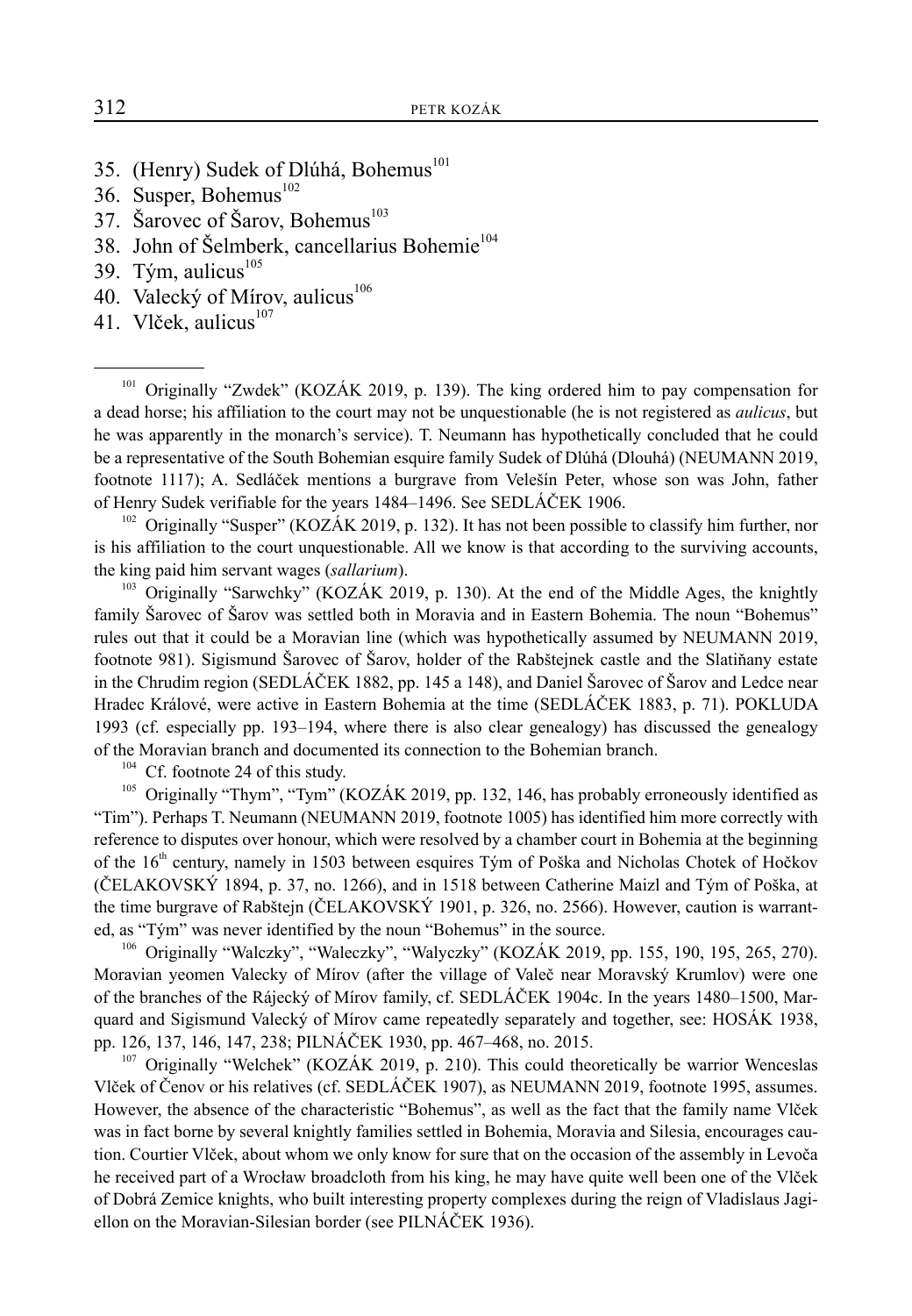- 42. Zedlitz, aulicus $108$
- 43. Zima / Zíma, aulicus $^{109}$
- 44. of Žerotín, parvulus regius, aprodianus regius $110$
- 45. Žibenský / Žibeňský, Bohemus $^{111}$

## II. COURTIERS OF POLISH ORIGIN

- 1. (Peter) Balicki, aulicus $112$
- 2. Kezelicki or Ciesielski, aulicus, Polonus<sup>113</sup>

<sup>110</sup> Originally "Seretinczky", "Syrothynchky", "Zyrothynchky" (KOZÁK 2019, pp. 145, 198, 282). This anonymous member of the Moravian aristocratic Žerotín family, whom the accounting scribe labeled as *puer* or *parvulus / aprodianus regius*, must be searched for among the sons of John the Elder of Žerotín and Fulnek († 1499), who managed over the years to establish himself in the service of all three rival Bohemian kings, namely George of Poděbrady, Matthias Corvinus and Vladislaus Jagiellon. With the exception of Baron Peter of Žerotín and Šumperk (1462–1530), who was too old for a page boy, John junior (1473–1531) and especially Victorin (1476–1529), George (1478–1507), Bartholomew (1482–1521) or Bernard (1484–1532) come into consideration. On the family relations of John the Elder of Žerotín, cf. KOZÁK 2005; and also the thorough genealogical overview of STIBOR 2007 (here specifically pp. 101–105).

<sup>111</sup> Originally "Zybenchky" (KOZÁK 2019, p. 271). His affiliation to the court is not indisputable, however, he negotiated certain matters in Bohemia on behalf of the king. He cannot not be further identified.

<sup>112</sup> Originally "Belyczky" (KOZÁK 2019, p. 209). T. Neumann (NEUMANN 2019, footnote 1996) considers that this could be a family written as "of Bělice". However, it seems more probable that it is Peter Balicki, who accompanied Vladislaus Jagiellon with ten armed riders in 1471 on his way from Kraków to Prague, see GAWĘDA, PERZANOWSKI, STRZELECKA 1960, pp. 78, 95. The fact that the officials of the Hungarian royal treasury did not label him "Polonus" is not a sufficient argument here, because for some reason most of the courtiers of (demonstrably) Polish origin were not labelled as such. "Balický" was considered as royal chamberlain at the court even after 1471, and already P. Trnka assumed that they could be the same person (TRNKA 2010a, p. 122). After all, a representative of the Polish Balicki family also held the title of chamberlain at the court of Vladislaus' younger brother, Prince (and later Polish-Lithuanian ruler) Sigismund during his stay in Buda and in the Bohemian lands. Cf. KOZÁK 2014, pp. 18, 22, 27, 31–33, 37, 39, 41, 43, 46, 47, 50, 55, 56, 60, 62, 64–66, 68–72, 76, 79–82, 84, 87, 93, 95, 96, 99, 101, 118, 141, 143, 150, 155, 157, 159, 160, 163, 170, 181, 186, 190, 206, 213, 214, 221, 223, 242, 248, 256, 259, 260, 263–265, 270, 272, 282, 289, 291, 304, 320, 332, 333, 341, 367, 369, 388, 391, 393, 398, 399, 404, 443, 446, 448, 482, 483, 487, 499, 514, 518, 519, 520, 531, 544, 545, 558, 569, 588, 595, 599, 603, 608, 610, 612, 617, 622, 627, 637, 639.

<sup>113</sup> Originally "Kesselychky", "Kezelyczky", "Kezelychky" (KOZÁK 2019, pp. 133, 146, 155, 173, 192, 209). T. Neumann points out that John Kezelicki was an inhabitant in Hungary — in 1495 he held estates in the county of Turda and was perhaps related to Matthias Kezelicki or Cseszelicki (in Polish,

<sup>&</sup>lt;sup>108</sup> Originally "Czedlycz", "Czyglych" (KOZÁK 2019, pp. 203, 269), incorrectly mistaken by T. Neumann for Seydlitz. An unknown representative of a widely branched noble family settled in Silesia and Lusatia. On the family, cf. basic genealogical data in *Neues allgemeines Adels-Lexicon* 1870*,* pp. 624–626.

<sup>&</sup>lt;sup>109</sup> Originally "Zyma" (KOZÁK 2019, p. 209). It was not possible to identify him further, but perhaps he was a nobleman (originally a lower nobleman) from Moravia or (Upper) Silesia.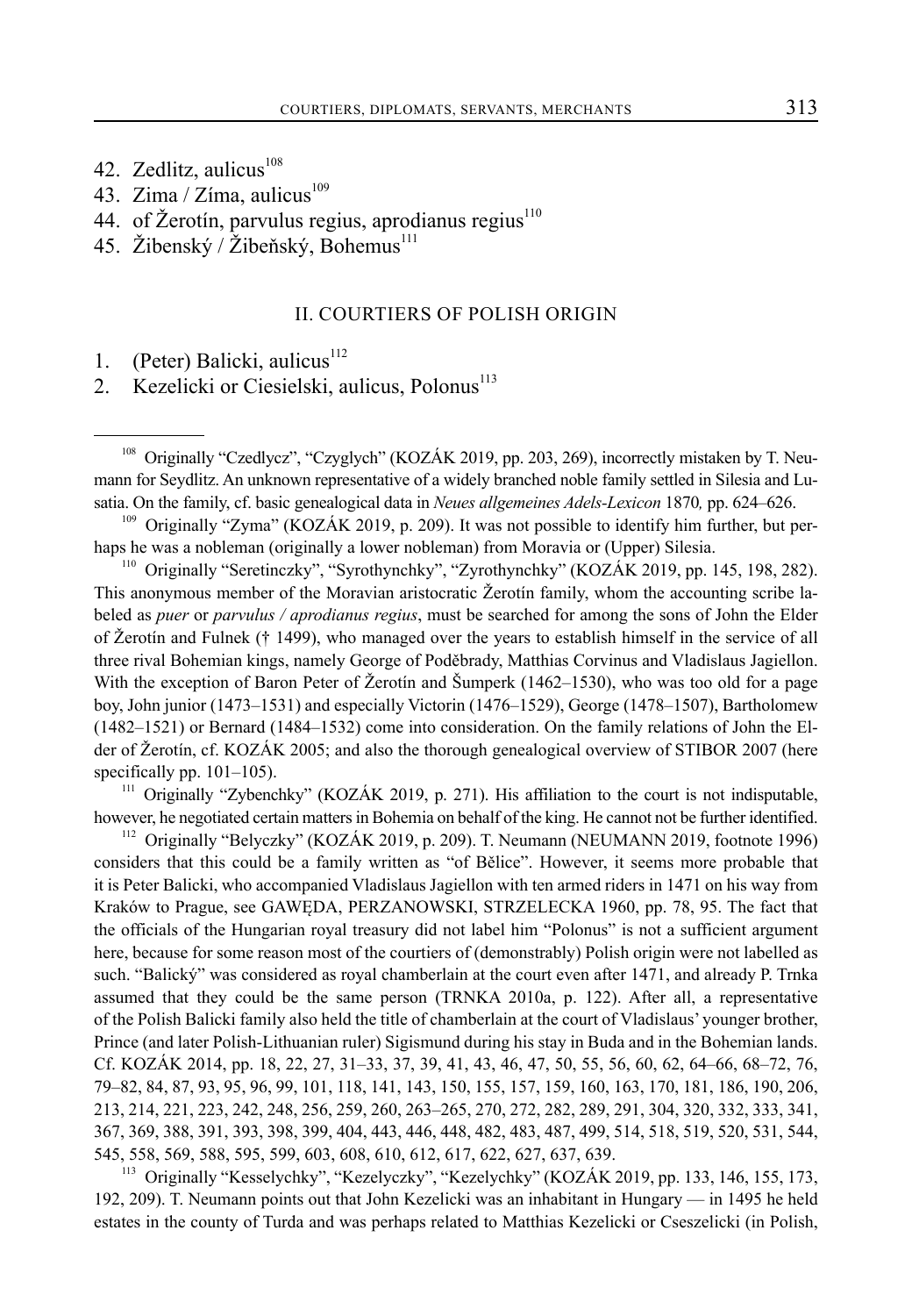- 3. Mark Minocki, aulicus, pincerna<sup>114</sup>
- 4. Sarnowski or Żarnowski, aulicus, Polonus<sup>115</sup>
- 5. Jarosław Sokołowski of Wrząca Wielka, aulicus, tavernicus<sup>116</sup>
- 6. Ladislaus Żeleński, aulicus $117$

## III. COURTIERS FROM GERMAN REGIONS OF THE EMPIRE

- 1. George Neideck (Neudegg)<sup>118</sup>
- 2. Sigismund Seilester, aulicus, Alemanus<sup>119</sup>
- 3. Tschengel  $(?)$ , aulicus, Alemanus<sup>120</sup>

It is obvious that the present set of considerations offer more questions than satisfactory answers, which is consistent with the unhappy state of knowledge of the staff of the court of King Vladislaus Jagiellon in the period after his takeover of the government in Hungary. However, several partial conclusions can be formulated. Above

<sup>120</sup> Originally "Chengel" (KOZÁK 2019, p. 200). He has not been identified.

the family name was originally Ciesielski), who first stood in the service of King Matthias Corvinus, and after his death he was near King Vladislaus, who sent him to Moscow as his ambassador in 1501 (NEUMANN 2019, footnote 1024).

<sup>114</sup> Originally "Maynoczky", "Minoczky", "Mynuczky" (KOZÁK 2019, pp. 158, 188, 210). P. Trnka points out that the nobleman Mark Minocki from Lesser Poland (Minovský or Mninovský in Czech) arrived in Prague in 1471 as a member of Vladislaus Jagiellon's entourage. Trnka has found evidence of Minocki serving as Vladislaus' royal chamberlain until 1506 in sources. Cf.: TRNKA 2010a, p. 122; GAWĘDA, PERZANOWSKI, STRZELECKA 1960, pp. 96, 205.

<sup>&</sup>lt;sup>115</sup> Originally "Sarnoczky", "Sernowczky" (KOZÁK 2019, pp. 126, 130). It is not entirely clear which Polish noble family this is. It could be both the Sarnowski family of the Jastrzębiec coat of arms (so P. Kozák) and the Żarnowski family, who used the Rogala coat of arms, as T. Neumann assumes

<sup>(</sup>NEUMANN 2019, footnote 911). Cf. e.g. BOBROWICZ 1841, pp. 121–123, 281. 116 Originally "Gerezlaus", "Gerezlawus", "Geryzlaus", "Iaroslaus", "Jarozlaus", "Jeroslaus", "Jerozlaus", "Jeruslaus" (KOZÁK 2019, pp. 120, 135, 136, 186, 188, 192, 199, 200, 209, 272, 278). See footnote 63 of this study.

<sup>&</sup>lt;sup>117</sup> Originally Ladislaus "Zelenczky" (KOZÁK 2019, p. 145). In 1472, King of Poland and Grand Duke of Lithuania Casimir IV sent his son, Bohemian King Vladislaus, financial assistance, as well as a unit of 500 mercenaries led by a certain "Jan Želenský", as stated by TRNKA 2008, pp. 15, 124, 130, 131, 132. Perhaps Ladislaus Żeleński was related to John Żeleński.

<sup>&</sup>lt;sup>118</sup> Originally "Naydeker" (KOZÁK 2019, p. 141). The Buda court, one of the important centers of transalpine humanism since the time of King Matthias, attracted a number of noble intellectuals, many of whom sought employment in the service of the monarch. George Neideck (Neudegg), a graduate of law at the university in Bologna, who was originally an Austrian nobleman and later *cancellarius Austriae* of Emperor Maximilian I, linked the beginning of his rich career in the mid-1490s with King Vladislaus' entourage. Cf. FÓGEL 1913, p. 159 or JENŐ 1880, pp. 79–83. Variation of family name Neudegg, see NEUMANN 2019, footnote 1147.

 $119$  Originally "Saylester" (KOZÁK 2019, p. 201). He has not been identified.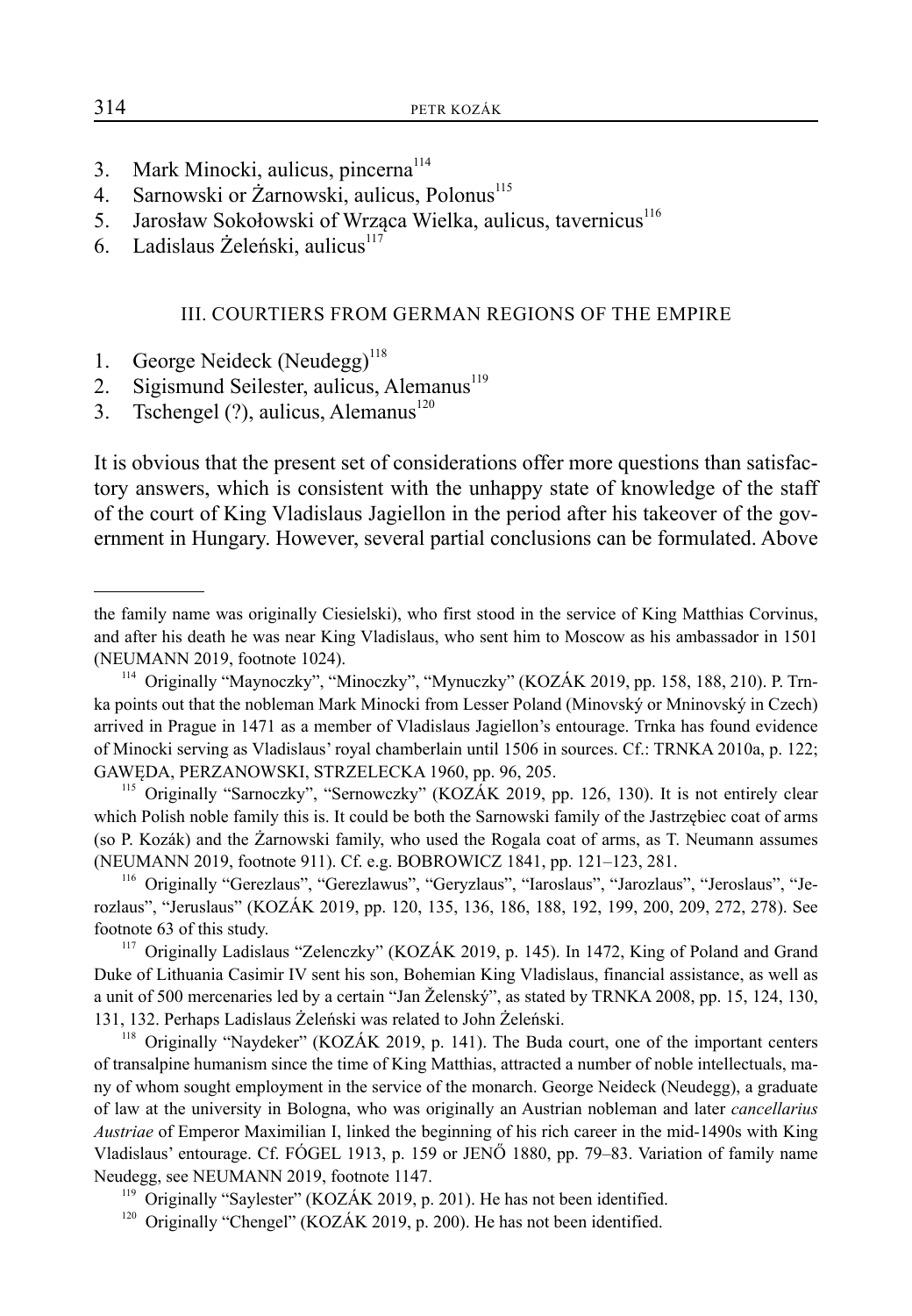all, it turns out that after 1490, royal courtiers originally from the Bohemian lands formed a group that could not be overlooked in the Hungarian metropolis of Buda. 45 people from Bohemia, Moravia, Silesia and Lusatia have been identified, while in reality the representation of noblemen (from the ranks of the higher and lower nobility) from the lands of the Crown of St. Wenceslas was even slightly higher, as some courtiers remained anonymous or hidden under their first names. If we add the "Poles" and people with roots in the German regions of the empire, we will perhaps reach a number of more than sixty noblemen who (together) formed the culture of the Buda court of King Vladislaus Jagiellon. This fact alone significantly relativizes the traditional idea of an isolated monarch, which lives in Czech historiography to this day, who — surrounded by "Hungarians" — distanced himself from the "Czech" reality. Of course, a detailed prosopographic analysis of Vladislaus' court in the years 1490–1516 is noticeably missing. However, an analysis of the situation from the mid-1490s suggests that rather than a Hungarian court (with a not very important, symbolic "Czech" appendix), it was an institution fully representing the Hungarian and Bohemian areas of Vladislaus' domain. It would therefore be more appropriate to speak of the court of the Hungarian and Bohemian king, or more simply — with regard to the predominant place of residence — the Buda court. In the context of the search for "foreign" elements and "foreigners", we must repeat that the Buda court (like any other major royal court) remained in essence a place of mixing the "foreign" with the "domestic", and that the boundaries between these worlds remained unclear even to contemporaries. The structure of "foreign" (in the past as well as the methodology of a professional historian) is therefore a category that is largely subjective.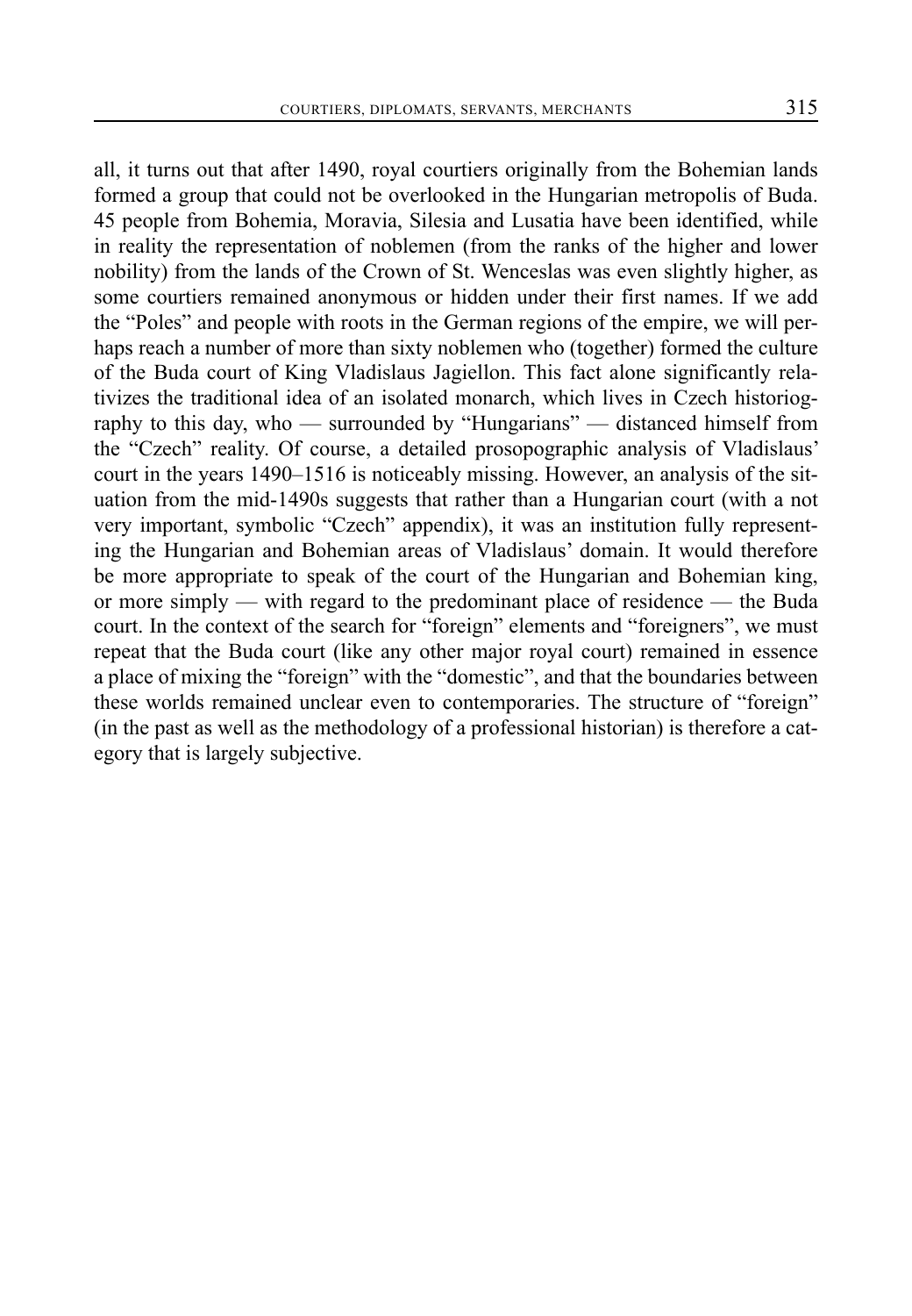## SOURCES, STUDIES, MONOGRAPHS AND OTHER MATERIALS USED IN THE TEXT

#### MANUSCRIPT SOURCES AND UNPUBLISHED WORKS

- SOkA Kutná Hora [= Státní okresní archiv Kutná Hora], collection: Horní a mincovní fond Kutná Hora
- OSZK [= Országos Széchényi könyvtár, Különgyűjtemények], sign. Cod. Lat. 411
- ZA Opava [= Zemský archiv v Opavě], collection: AŽV [= Archiv Žerotínsko-vrbenský]
- ZA Opava [= Zemský archiv v Opavě], collection: AS [= Slezský stavovský archiv, Opava]
- TRNKA 2008 = Pavel Trnka, *Finanční situace českého krále Vladislava Jagellonského v letech 1471–1490*, an unpublished diploma thesis defended at the Institute of Czech History, Faculty of Arts, Charles University in Prague, Prague 2008

#### PRINTED SOURCES AND LITERATURE

- ANDRZEJEWSKI 2007 = Tomasz Andrzejewski, *Rechenbergowie w życiu społecznogospodarczym księstwa gƚogowskiego w XVI–XVII wieku*, Uniwersytet Zielonogórski, Zielona Góra 2007
- *Antonio Bonfini* 2018 = *Antonio Bonfini (1427–1502) umanista e storico dell´Ungheria e i Bonfini da Patrignone*, ed. Manuela Martellini, Edizioni Palumbi, Teramo 2018
- BACZKOWSKI 1995 = Krzysztof Baczkowski, *Walka o Węgry w latach 1490–1492. Z dziejów rywalizacji habsbursko-jagiellońskiej w basenie środkowego Dunaju*, Uniwersytet Jagielloński, Kraków 1995
- BACZKOWSKI 1997 = Krzysztof Baczkowski, *Europa wobec problemu tureckiego w latach 1493–1495*, "Studia Historyczne", XL, 1997, pp. 313–340
- BACZKOWSKI 2003 = Krzysztof Baczkowski, *Państwa jagiellońskie u schyłku średniowiecza*, in: *Schyłek średniowiecznej Europy*, ed. Henryk Samsonowicz, Bellona, Warszawa 2003, pp. 205–223
- BACZKOWSKI 2014 = Krzysztof Baczkowski, *Habsburgowie i Jagiellonowie w walce o Węgry w latach 1490–1492*, Napoleon V, Oświęcim 2014
- BALOGH 1966 = Jolán Balogh, *A művészet Mátyás király udvarában I–II*, Akadémiai Kiadó, Budapest 1966
- BANIONIS 1998 = Egidijus Banionis, *Lietuvos Didžiosios Kunigaikštystės pasiuntinybių tarnyba XV–XVI amžiais*, Diemedžio Leidykla, Vilnius 1998
- BLAŽEK 1887 = Conrad Blažek, *J. Siebmacher´s grosses und allgemeines Wappenbuch. Sechster Bande achte Abtheilung. Der Abgestorbene Adel der Preussischen Provinz Schlesien. Erster Theil*, Bauer & Raspe, Nürnberg 1887
- BOBROWICZ 1841 = Jan Nepomucen Bobrowicz, *Herbarz Polski Kaspra Niesieckiego S. J.*, vol. VIII, nakładem Breitkopfa i Haertela, Lipsk 1841
- BOČEK 1850 = Antonín Boček, *Přehled knížat a markrabat i jiných nejvyšších důstojníků zemských v Markrabství Moravském*, Jednota národní s. Cyrilla a Methuda, Brno 1850
- BOTLIK, ILLIK 2018 = Richárd Botlik, Péter Illik, *A mohácsi csata (1526) másképpen. A nagy temető?*, Unicus kiadó, Budapest 2018
- ČELAKOVSKÝ 1890 = *Registra soudu komorního*, ed. Jaromír Čelakovský, Praha 1890 (Archiv český čili Staré písemné památky české i moravské X, tiskem dra Ed. Grégra), pp. 441–560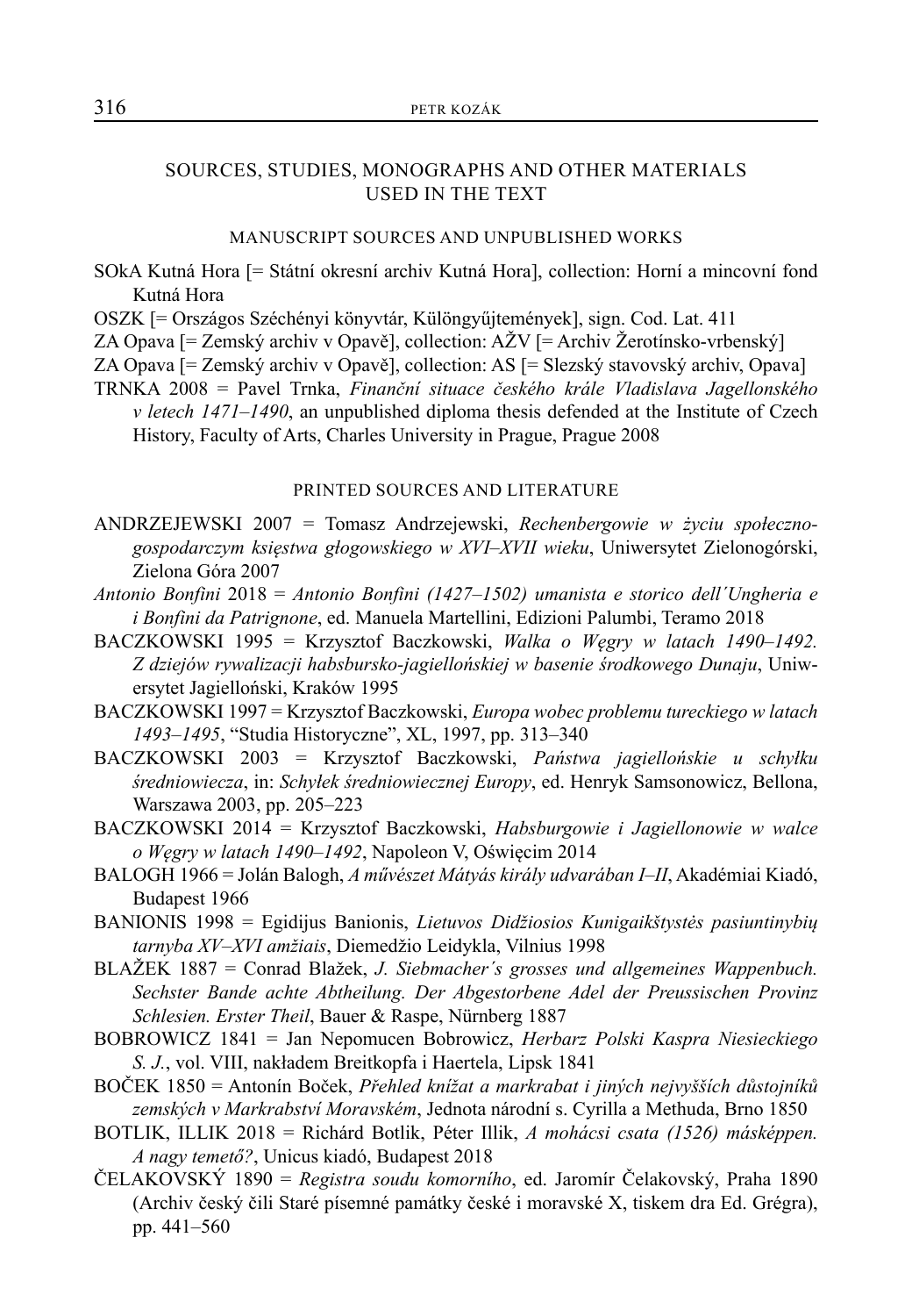- ČELAKOVSKÝ 1894 = *Registra soudu komorního*, ed. Jaromír Čelakovský, Praha 1894 (Archiv český čili Staré písemné památky české i moravské X, tiskem dra Ed. Grégra), pp. 1–545
- ČELAKOVSKÝ 1901 = *Registra soudu komorního*, ed. Jaromír Čelakovský, Praha 1901 (Archiv český čili Staré písemné památky české i moravské X, tiskem dra Ed. Grégra), pp. 1–475
- ČORNEJ, BARTLOVÁ 2007 = Petr Čornej, Milena Bartlová, *Velké dějiny zemí Koruny české*, vol. VI: *1437–1526*, Paseka, Praha–Litomyšl 2007
- DIVÉKY 1913 = Adorján Divéky, *Az 1494. évi lőcsei fejedelmi kongresszus*, Reiss József T. Kőnyvnyomó intézete, Lőcse 1913
- ENGEL 1809 = *Fragmentum libri rationarii super erogationibus aulae Regis Hungariae Ludovici II. de anno 1526*, ed. Johann Christian von Engel, Viennae 1809 (*Monumenta Ungrica*)
- EUBEL 1914 = Conradus Eubel, *Hierarchia catholica medii aevi sive summorum pontificum, S.R.E. cardinalium, ecclesiarum antistitum series ab anno 1431 usque ad annum 1503 perducta*, Il Messaggero di S. Antonio, Monasterii 1914
- FEDELES 2012a = Tamás Fedeles, *A király és a lázadó herceg. Az Újlaki Lőrinc és szövetségesei elleni királyi hadjárat (1494–1495)*, Szegedi Középkorás Műhely, Szeged 2012
- FEDELES 2012b = Tamás Fedeles, *Opsada Iloka 1494*, "Scrinia Slavonica. Godišnjak Podružnice za povijest Slavonije, Srijema i Baranje Hrvatskog instituta za povijest", XII, 2012, pp. 7–19
- FEDELES 2017 = Tamás Fedeles, *Miklós király és Lőrinc herceg. Az utolsó két Újlaki vázlatos pályaképe*, in: *Személyiség és történelem — a történelmi személyiség. A történeti életrajz módszertani kérdései*, ed. József Vonyó, Magyar Történelmi Társulat, Pécs–Budapest 2017, pp. 135–168
- FINE 1987 = John V.A. Fine Jr., *The Late Medieval Balkans. A Critical Survey from the Late Twelfth Century to the Ottoman Conquest*, University of Michigan Press, Michigan 1987
- FINKEL 1914 = Ludwik Finkel, *Zjazd Jagiellonów w Lewoczy r. 1494*, Jakubowski, Lwów 1914
- FÓGEL 1913 = József Fógel, *II. Ulászló udvartartása (1490–1516)*, Magyar Tudományos Akadémia, Budapest 1913
- FRAKNÓI 1877 = *II. Lajos király számadási könyve (1525 január 12–július 16)*, ed. Vilmos Fraknói, Magyar Tudományos Akadémia, Budapest 1877 (Magyar történelmi tár, XXII)
- FUKALA 2001 = Radek Fukala, *Trnka z Ratibořan Jan*, in: *Biografický slovník Slezska a severní Moravy*, New series, vol. II (XIV), Ostravská univerzita, Ostrava 2001, pp. 131–133
- GAWĘDA, PERZANOWSKI, STRZELECKA 1960 = *Rachunki królewskie z lat 1471– 1472 i 1476–1478*, eds. Stanisław Gawęda, Zbigniew Perzanowski, Anna Strzelecka, Polska Akademia Nauk, Wrocław–Kraków 1960
- GĄSIOROWSKI 1972 = Antoni Gąsiorowski, Leszczyński Rafał, in: Polski słownik *biograficzny*, vol. XVII, Polska Akademia Nauk, Wrocław–Warszawa–Kraków–Gdańsk 1972, pp. 129–130
- GOJNICZEK 2014 = Wacław Gojniczek, *Urzędy książęce i ziemskie w ustroju księstwa cieszyńskiego (1477–1653)*, "Śląsk" Wydawnictwo Naukowe, Katowice 2014
- GÓRSKI 1964–1965 = Karol Górski, *Jasieński Paweł*, in: *Polski sƚownik biograficzny*, vol. XI, Polska Akademia Nauk, Wrocław–Warszawa–Kraków 1964–1965, p. 32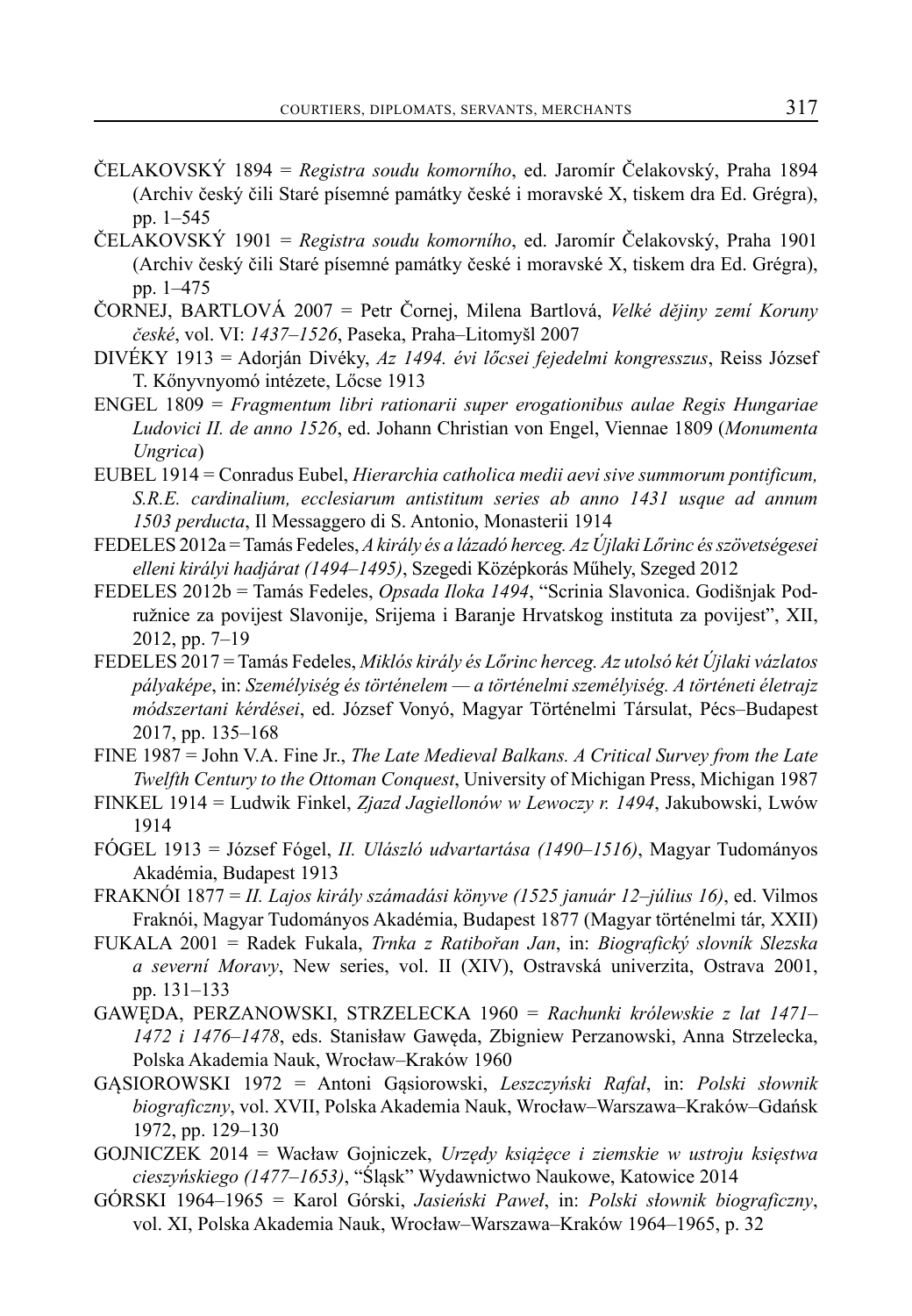- GRGIN 2002 = Borislav Grgin, *The Ottoman influences on Croatia in the second half of the fifteenth century*, "Povijesni prilozi", XXIII, 2002, pp. 87–103
- GYÖRKÖS 2016 = Attila Györkös, *Reneszánsz utazás. Anna királyné 1502-es fogadtatásának ünnepségei Észak-Itáliában és Magyarországon*, Attraktor Kiadó, Máriabesnyő 2016
- GYÖRKÖS 2017 = Attila Györkös, *Le mariage d'Anne de Foix et la diplomatie francohongroise au début du XVIe siècle*, in: *"M'en anei en Ongria". Relations francohongroises au Moyen Âge*, vol. II, eds. Attila Györkös, Gergely Kiss, Lendület "Hungary in Medieval Europe Research Group", Debrecen 2017, pp. 127–140
- HOSÁK 1938 = Ladislav Hosák, *Historický místopis země Moravskoslezské*, Společnost přátel starožitností československých, Praha 1938
- HOSÁK 1968 = Ladislav Hosák, *Páni z Lichtenburka na Bítově, Cornštejně a Vranově*, "Jižní Morava", IV, 1968, pp. 59–67
- CHŁAPOWSKI et al. 1992 = Krzysztof Chłapowski, Stefan Ciara, Łukasz Kądziela, Tomasz Nowakowski, Edward Opaliński, Grażyna Rutkowska, Teresa Zielińska, *Urzędnicy centralni i nadworni Polski XIV–XVIII wieku*, Biblioteka Kórnicka, Kórnik 1992 (Urzędnicy Dawnej Rzeczypospolitej XII–XVIII Wieku, X)
- JENŐ 1880 = Ábel Jenő, *Magyarországi humanisták és a Dunai tudós társaság*, Akadémiai Értekezések, Budapest 1880
- KALOUS 2009 = Antonín Kalous, *Matyáš Korvín (1443–1490). Uherský a český král*, Veduta, České Budějovice 2009
- KOLÁŘ 1893 = Martin Kolář, *Černínové z Chudenic*, in: *Ottův slovník naučný*, vol. VI, J. Otto, Praha 1893, pp. 623–627
- KOLÁŘ 1896 = Martin Kolář, *Z Haugvic*, in: *Ottův slovník naučný*, vol. X, J. Otto, Praha 1896, pp. 959–962
- KOLÁŘ 1897 = Martin Kolář, *Z Honbic*, in: *Ottův slovník naučný*, vol. XI, J. Otto, Praha 1897, p. 534
- KOZÁK 2005 = Petr Kozák, *Vzestup rodu Žerotínů. Život a odkaz Jana staršího ze Žerotína a z Fulneka*, "Časopis Matice moravské", CXXIV, 2005, pp. 47–81
- KOZÁK 2009 = Petr Kozák, *Hans Rechenberg († 1537) Slezský válečník, diplomat a stoupenec luterství*, in: *Náboženský život a církevní poměry v zemích Koruny české ve 14.–17 století. Korunní země v dějinách českého státu*, vol. IV, eds. Lenka Bobková, Jana Konvičná, Casablanca, Praha 2009, pp. 572–588
- KOZÁK 2011 = Petr Kozák, *Z dolnoslezské Olešnice do hlavního města Českého království. Pozoruhodný život opavského zemského hejtmana Bernarda Bírky z Násilé († 1483)*, in: *Šlechtic v Horním Slezsku v novověku. Vztah regionu a centra na příkladu osudů a kariér šlechty Horního Slezska (15.–20. století) / Szlachcic na Górnym Śląsku. Relacje między regionem i centrum w losach i karierach szlachty na Górnym Śląsku (XV–XX wiek)*, eds. Jiří Brňovják, Wacław Gojniczek, Aleš Zářický, Ostravská univerzita, Uniwersytet Śląski w Katowicach, Katowice–Ostrava 2011, pp. 107–130
- KOZÁK 2014 = Petr Kozák, *Účty dvora prince Zikmunda Jagellonského, vévody hlohovského a opavského, nejvyššího hejtmana Slezska a Lužic, z let (1493) 1500–1507: Kritická edice pramene. Rationes curiae Sigismundi Iagellonici, ducis Glogoviensis et Opaviensis, Silesiae et Lusatiarum summi capitanei, de annis (1493) 1500–1507: Editio critica*, Scriptorium, Praha 2014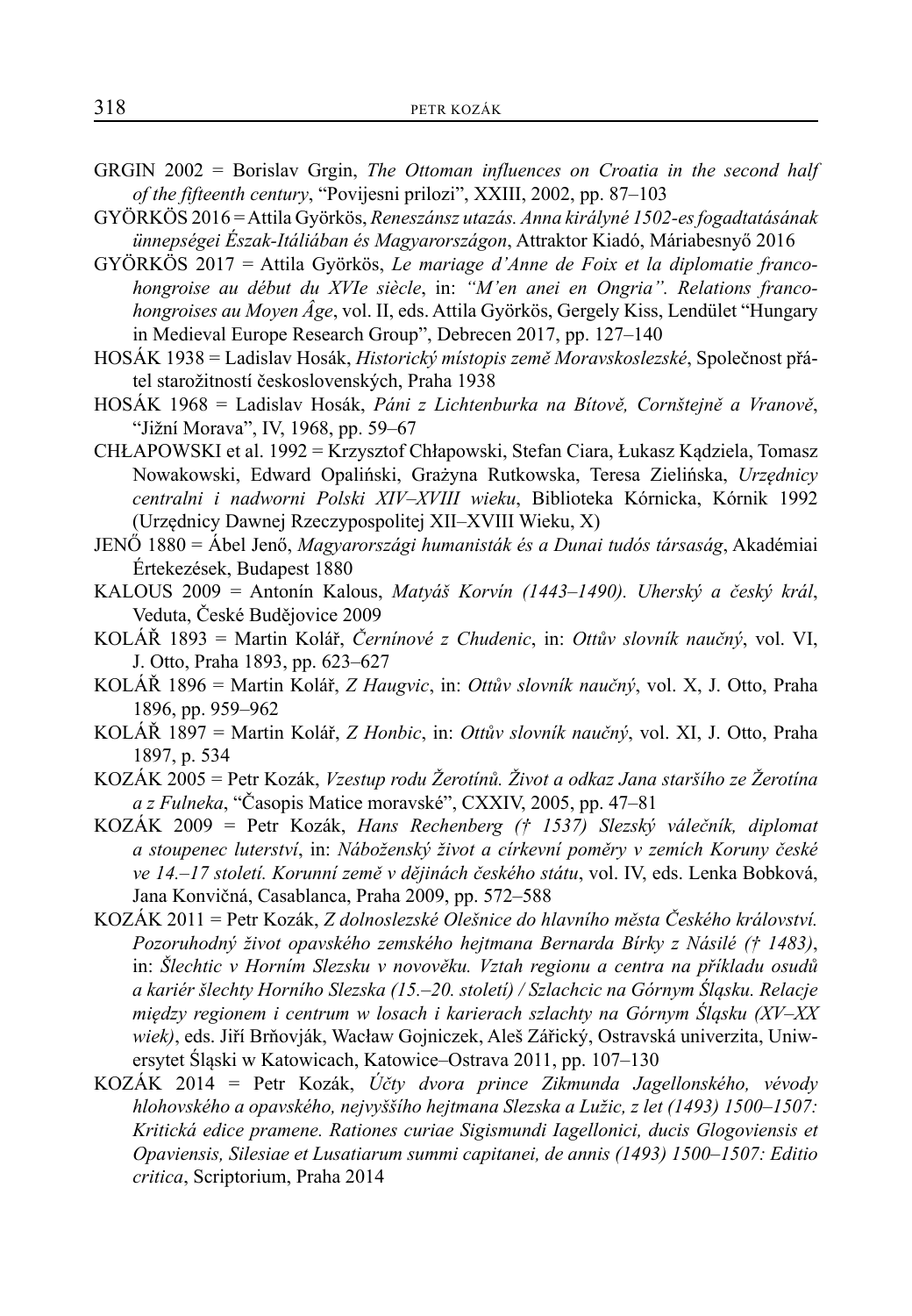- KOZÁK 2017 = Petr Kozák, *Skon Barbory Opavské a Ratibořské, posledního zástupce rodu Přemyslovců na krnovském knížecím stolci*, "Časopis Matice moravské", CXXXVI, 2017, pp. 269–280
- KOZÁK 2018 = Petr Kozák, *Za obzorem národního paradigmatu: Dvory jagellonských monarchů přelomu 15 a 16 století ve vzájemných vztazích (prolegomena výzkumu)*, "Mediaevalia Historica Bohemica", XXI, 2018, pp. 91–108
- KOZÁK 2019 = *Účty budínského dvora krále Vladislava II. Jagellonského (1494–1495*), ed. Petr Kozák, Scriptorium, Praha 2019
- KOZÁK 2020 = Petr Kozák, *Income and Expenditures of the Hungarian Royal Chamber During the First Ruling Years of King Vladislaus Jagiellon: Analysis of an Accounting Register from the Years 1494–1495*, in: *A History of the Credit Market in Central Europe: The Middle Ages and Early Modern Period*, ed. Pavla Slavíčková, Routledge, London–New York 2020, pp. 42–51
- KRAUSEN 1715 = Theodor Krausen, *Miscellanae Gentis Schaffgotschianae oder Historisch-Genealogischer Bericht von dem Uralten Geschlechte Derer Herren von Schaff-Gotschen*, Johann Gottfried Webern, s.l. 1715
- KUFFART 2014 = Hajnalka Kuffart, *Introduzione ai libri contabili di Ippolito I d'Este esaminati dal punto di vista ungherese*, "Quaderni Estensi", VI, 2014, pp. 201–226
- KUŽIĆ 2014 = Krešimir Kužić, *Bitka Hrvata bitka na Krbavskom polju 1493 godine*, "Historijski zbornik", LXVII, 2014, pp. 11–63
- MACEK 1991 = Josef Macek, *Tři ženy krále Vladislava*, Mladá fronta, Praha 1991
- MACEK 1992 = Josef Macek, *Jagellonský věk v českých zemích 1471–1526,* part 1: *Hospodářská základna a královská moc*, Academia, Praha 1992
- MACEK 2001 = Josef Macek, *Jagellonský věk v českých zemích 1471–1526*, part 1–2, Academia, Praha 2001
- MACŮREK 1958 = Josef Macůrek, *K otázce české listiny a české kanceláře na dvoře uherském v 2. pol. 15. století (v letech 1486–1490)*, "Historický časopis", VI, 1958, pp. 560–569
- MAŤA 2004 = Petr Maťa, *Svět české aristokracie (1500–1700)*, Nakladatelství Lidové noviny, Praha 2004
- *Neues allgemeines Adels-Lexicon* 1867 = *Neues allgemeines Deutsches Adels-Lexicon*, vol. VII, ed. Ernst Heinrich Kneschke, Voigt, Leipzig 1867
- *Neues allgemeines Adels-Lexicon* 1868 = *Neues allgemeines Deutsches Adels-Lexicon*, vol. VIII, ed. Ernst Heinrich Kneschke, Voigt, Leipzig 1868
- *Neues allgemeines Adels-Lexicon* 1870 = *Neues allgemeines Deutsches Adels-Lexicon*, vol. IX, ed. Ernst Heinrich Kneschke, Voigt, Leipzig 1870
- NEUMANN 2008 = Tibor Neumann, *II. Ulászló koronázása és első rendeletei (Egy ismeretlen országgyűlésről és koronázási dekrétumról)*, "Századok", CXXIV, 2008, pp. 315–337
- NEUMANN 2009 = Tibor Neumann, *Bátori István politikai szerepe II. Ulászló uralkodása alatt (1490–1493)*, "Szabolcs-szatmár-beregi Szemle", XLIV, 2009, pp. 83–127
- NEUMANN 2010–2011 = Tibor Neumann, *Békekötés pozsonyban országgyűlés Budán. A Jagelló–Habsburg kapcsolatok egy fejezete (1490–1492)*, "Századok", CXLIV, 2010, pp. 335–372; CXLV, 2011, pp. 293–347
- NEUMANN 2014a = Tibor Neumann, *Răscoala secuilor şi reforma guvernamentală pentru apărarea graniţelor sudice (1492–1493)*, "Banatica", XXIV, II istorie, Cluj-Napoca 2014, pp. 129–149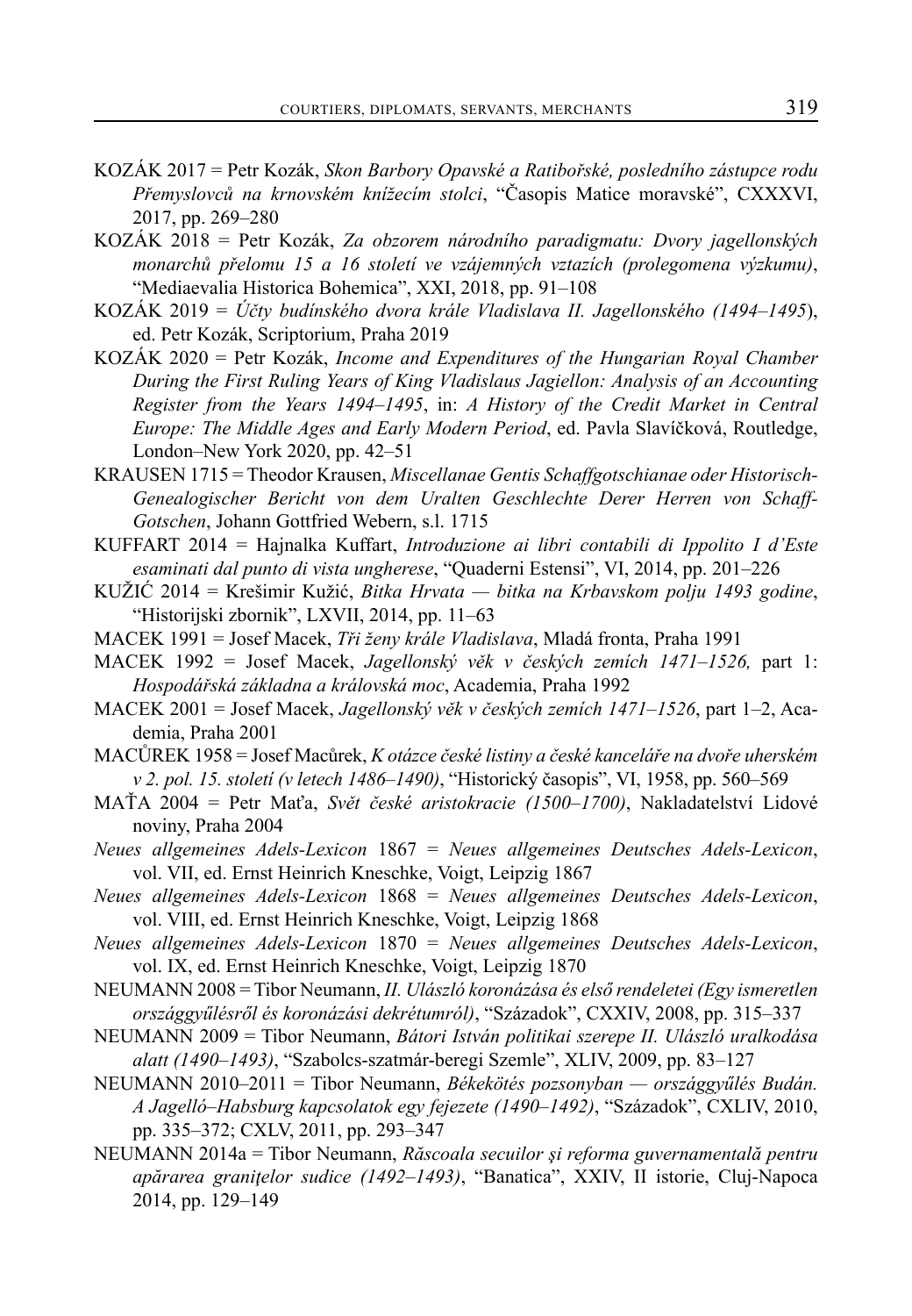- NEUMANN 2014b = Tibor Neumann, *A gróf és a herceg magánháborúja (Szapolyai István és Corvin János harca a liptói hercegségért)*, "Századok", CXLVIII, 2014, pp. 387–426
- NEUMANN 2016 = Tibor Neumann, *A kassai hadjárat. II. Ulászló zsoldosserege és a lengyelek elleni harc (1490–1491)*, in: *Elfeledett háborúk. Középkori csaták és várostromok (6–16 század)*, eds. László Pósán, László Veszprémy, Zrínyi Kiadó, Budapest 2016, pp. 363–397
- NEUMANN 2017 = Tibor Neumann, *Vojenské výdavky a daň mesta Bratislavy v rokoch 1489–1495*, in: *Ingenii laus. Zborník štúdií venovaný jubilujúcemu prof. PhDr. Jánovi Lukačkovi, CSc.*, eds. Eva Benková, Marek Púčik, Univerzita Komenského, Bratislava 2017, pp. 247–261
- NEUMANN 2019 = *Registrum proventuum regni Hungariae. A Magyar Királyság kincstartójának számadáskönyve (1494–1495*), ed. Tibor Neumann, Magyar Tudományos Akadémia, Budapest 2019
- OCHMAŃSKI 1972 = Jerzy Ochmański, *Biskupstwo wileńskie w średniowieczu. Ustrój i uposażenie*, Wydawnictwo Uniwersytetu im. A. Mickiewicza, Poznań 1972
- PALACKÝ 1941 = František Palacký, *Přehled současný nejvyšších důstojníků a úředníků (doplnil Jaroslav Charvát)*, in: *Dílo Františka Palackého*, vol. I: *Práce historické*, ed. Jaroslav Charvát, L. Mazáč, Praha 1941, pp. 319–417
- PIETKIEWICZ 1997 = Krzysztof Pietkiewicz, *Dwór litewski w. ks. Aleksandra Jagiellończyka (1492–1506)*, in: *Lietuvos valstybė XII–XVIII a.*, eds. Zigmantas Kiaupa, Arturas Mickevičius, Jolita Sarcevicienē, Lietuvos Istorijos institutas, Vilnius 1997, pp. 75–131
- PILNÁČEK 1930 = Josef Pilnáček, *Staromoravští rodové*, Lidová knihtiskárna Ant. Machát a spol., Vídeň 1930
- PILNÁČEK 1936 = Josef Pilnáček, *Die älteste Genealogie der Grafen Wilczek*, im Verlage der Grafen Wilczek, Wien 1936
- PILNÁČEK 1991 = Josef Pilnáček, *Rody starého Slezska I*, Moravský zemský archiv v Brně, Brno 1991
- PLAČEK 1996 = Miroslav Plaček, *Hrady a zámky na Moravě a ve Slezsku*, Libri, Praha 1996
- POCIECHA 1937 = Władysław Pociecha, *Chodecki Stanisław*, in: *Polski sƚownik biograficzny*, vol. III, Polska Akademia Umiejętności, Kraków 1937, pp. 351–352
- POKLUDA 1993 = Zdeněk Pokluda, *Tvrze na Zlínsku*, "Zlínsko od minulosti k současnosti", XII, 1993, pp. 115–242
- PRAJDA 2017 = Katalin Prajda, *Florentines' Trade in the Kingdom of Hungary in the Fourteenth and Fifteenth Centuries. Trade Routes, Networks, and Commodities*, "Hungarian Historical Review", VI, 2017, pp. 36–58
- RAUKAR 1997 = Tomislav Raukar, *Hrvatsko srednjovjekovlje. Prostor, ljudi, ideje*, Školska knjiga, Zagreb 1997
- RUTKOWSKA 2000–2001 = Grażyna Rutkowska, *Sokoƚowski Jaƚbrzyk Jan z Wrzący Wielkiej*, in: *Polski sƚownik biograficzny*, vol. XL, Polska Akademia Nauk, Warszawa– Kraków 2000–2001, pp. 128–131
- SEDLÁČEK 1882 = August Sedláček, *Hrady, zámky a tvrze Království českého*, vol. I: *Chrudimsko*, Knihtiskárna Františka Šimáčka, Praha 1882
- SEDLÁČEK 1883 = August Sedláček, *Hrady, zámky a tvrze Království českého*, vol. II: *Hradecko*, Knihtiskárna Františka Šimáčka, Praha 1883
- SEDLÁČEK 1884 = August Sedláček, *Hrady, zámky a tvrze království českého*, vol. III: *Budějovsko*, Knihtiskárna Františka Šimáčka, Praha 1884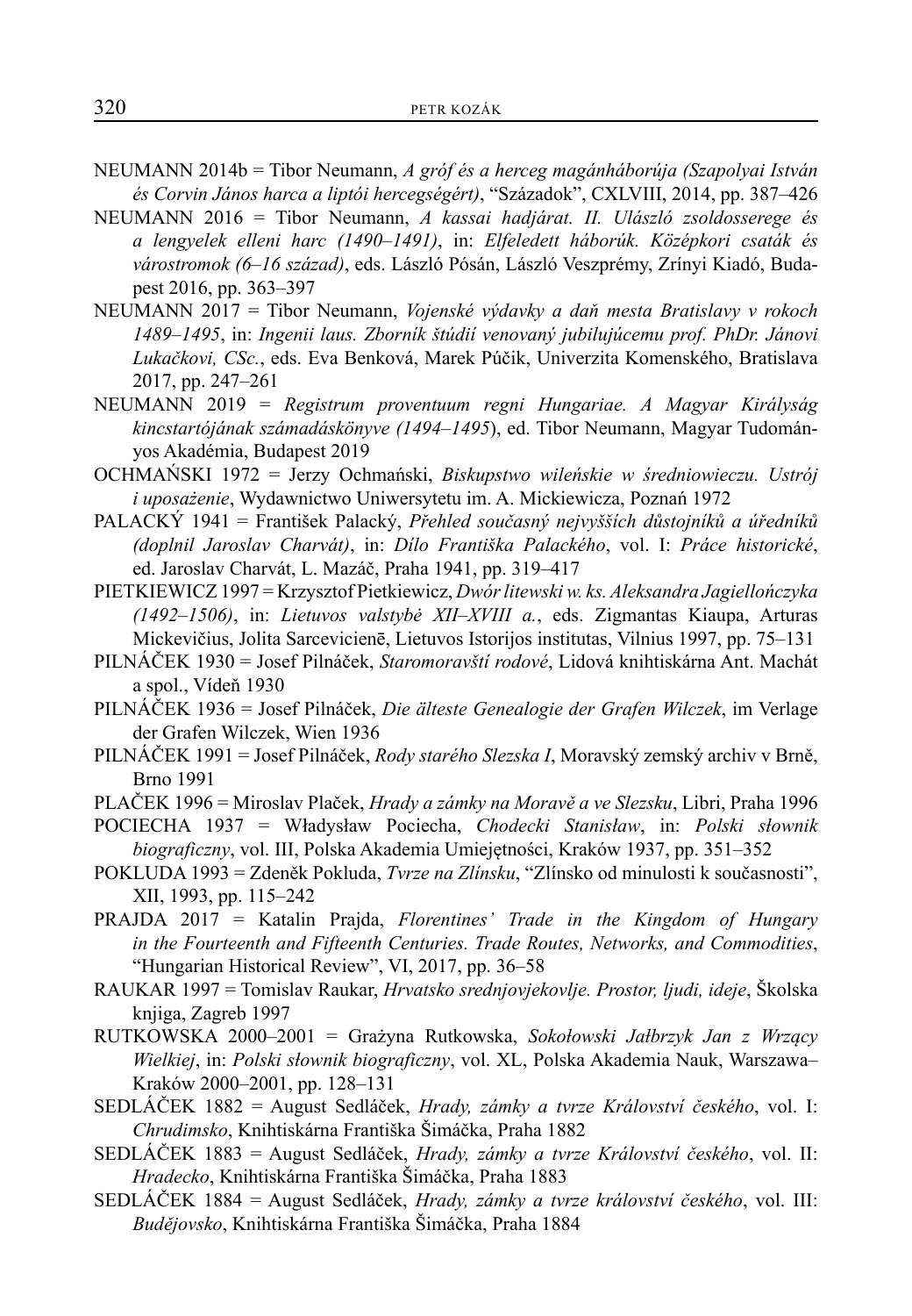- SEDLÁČEK 1890 = August Sedláček, *Hrady, zámky a tvrze království českého*, vol. VII: *Písecko*, Knihtiskárna Františka Šimáčka, Praha 1890
- SEDLÁČEK 1891 = August Sedláček, *Hrady, zámky a tvrze království českého*, vol. VIII: *Rakovnicko a Slansko*, Knihtiskárna Františka Šimáčka, Praha 1891
- SEDLÁČEK 1895 = August Sedláček, *Hrady, zámky a tvrze království českého*, vol. X: *Boleslavsko*, Knihtiskárna Františka Šimáčka, Praha 1895
- SEDLÁČEK 1901 = August Sedláček, *Meziřický z Lomnice*, in: *Ottův slovník naučný*, vol. XVII, J. Otto, Praha 1901, pp. 238–240
- SEDLÁČEK 1904a = August Sedláček, *Račín z Račína*, in: *Ottův slovník naučný*, vol. XXI, J. Otto, Praha 1904, pp. 18–19
- SEDLÁČEK 1904b = August Sedláček, *Roubík z Hlavatec*, in: *Ottův slovník naučný*, vol. XXI, J. Otto, Praha 1904, pp. 1019–1020
- SEDLÁČEK 1904c = August Sedláček, *Rájecký z Mírova*, in: *Ottův slovník naučný*, vol. XXI, J. Otto, Praha 1904, pp. 71–72
- SEDLÁČEK 1906 = August Sedláček, *Sudek z Dlúhé*, in: *Ottův slovník naučný*, vol. XXIV, J. Otto, Praha 1906, pp. 329–330
- SEDLÁČEK 1907 = August Sedláček, *Vlček z Čenova*, in: *Ottův slovník naučný*, vol. XXVI, J. Otto, Praha 1907, pp. 821–822
- SEDLÁČEK 1923 = August Sedláček, *Hrady, zámky a tvrze království českého*, vol. XIV: *Litoměřicko a Žatecko*, Šolc a Šimáček, Praha 1923
- SCHULZ 1900 = *Listy do Kouřimě zaslané z let 1422–1525*, ed. Václav Schulz, in: *Archiv český čili Staré písemné památky české i moravské XVIII, tiskem dra Ed. Grégra*, Praha 1900, pp. 401–560
- SKIBNIEWSKA 2015 = Józefa Skibniewska, *Dwór królewski Aleksandra Jagiellończyka w latach 1501–1506*, Wydawnictwo KUL, Lublin 2015
- STARÝ 2018 = Marek Starý, *"...pojav k svatému manželství jich sestry dceru". Marginálie ke genealogii slezských knížat a k osudům Krnovska na přelomu 15 a 16 století*, "Časopis Matice moravské", CXXXVII, 2018, pp. 57–85
- STIBOR 2007 = Jiří Stibor, *Z Žerotína*, in: *Biografický slovník Slezska a severní Moravy*, New series, X (XXII), Ostravská univerzita, Ostrava 2007, pp. 75–183
- ŠMAHEL 2000 = František Šmahel, *Idea národa v husitských Čechách*, Argo, Praha 2000
- ŠMAHEL 2002 = František Šmahel, *Die Nationes im Mittelalter*, in: *Die Präsenz des Nationalen im (ost)mitteleuropäischen Geschichtsdiskurs*, ed. Robert Maier, Verlag Hanschsche Buchhandlung, Hannover 2002, pp. 35–43
- TEIGE 1900 = *Registra krále Vladislava II. z let 1498–1502*, ed. Josef Teige, in: *Archiv český čili Staré písemné památky české i moravské XVIII*, tiskem dra Ed. Grégra, Praha 1900, pp. 1–289
- TEKE 2007 = Zsuzsa Teke, *Egy firenzei kereskedő a Jagelló-korban. Raggione Bontempi 1488–1528*, "Századok", CXLI, 2007, pp. 967–990
- TOMEK 1893 = Václav V. Tomek, *Dějepis města Prahy IX*, W komissí u Františka Řiwnáče, Praha 1893
- TÓTH 2010 = Norbert C. Tóth, *Politikatörténeti források Bátori István első helytartóságához (1522–1523)*, Magyar Országos Levéltár, Budapest 2010
- TÓTH et al. 2016 = Norbert C. Tóth, Richárd Horváth, Tibor Neumann, Tamás Pálosfalvi, *Magyarország világi archontológiája 1458–1526 I. Főpapok és bárók*, Magyar Tudományos Akadémia, Budapest 2016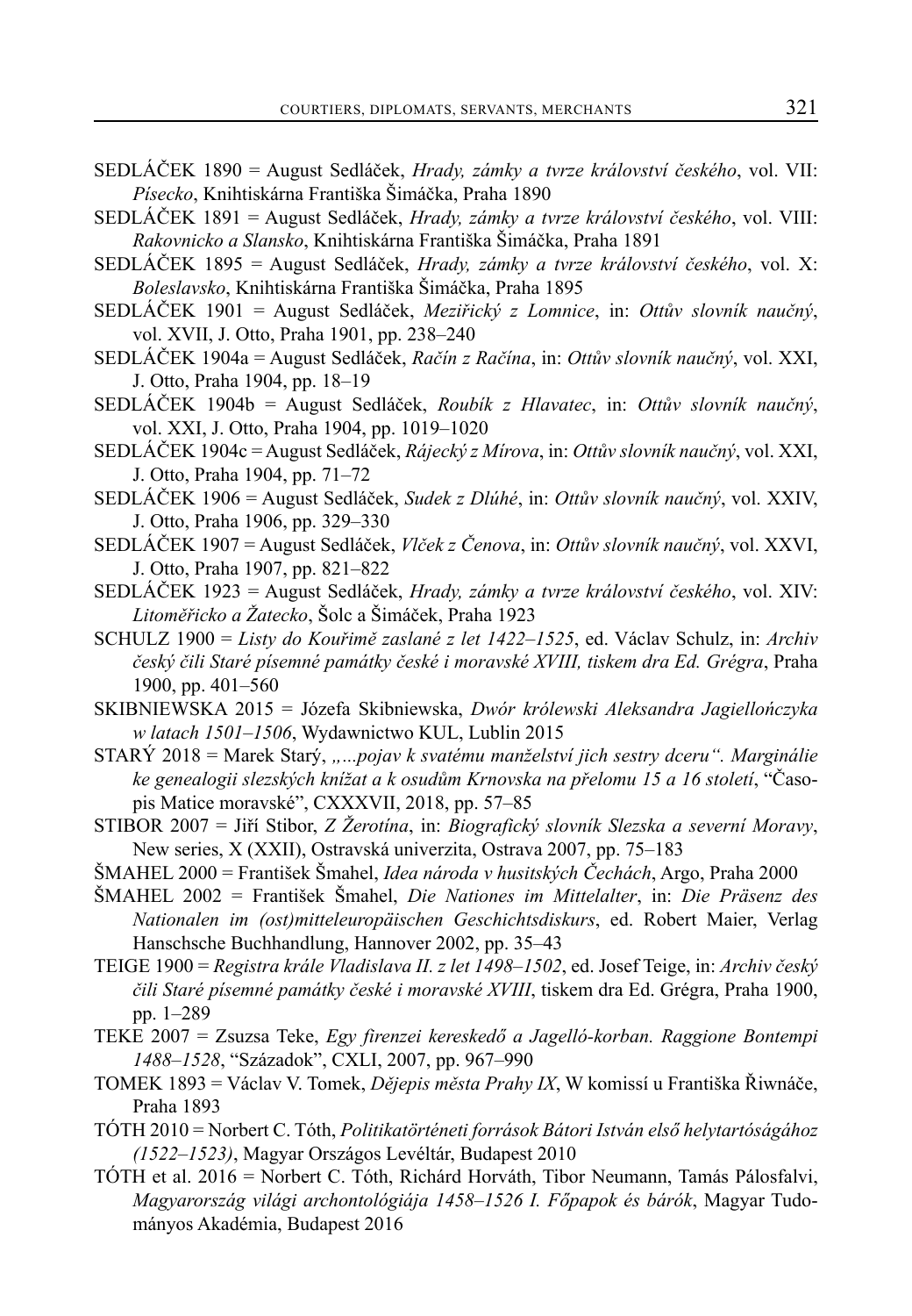- TÓTH et al. 2017 = Norbert C. Tóth, Richárd Horváth, Tibor Neumann, Tamás Pálosfalvi, András W. Kovács, *Magyarország világi archontológiája 1458–1526 II. Megyék*, Magyar Tudományos Akadémia, Budapest 2017
- TRESP 2004 = Uwe Tresp, *Söldner aus Böhmen. Im Dienst deutscher Fürsten: Kriegsgeschäft und Heeresorganisation im 15 Jahrhundert*, Ferdinand Schöningh, Paderborn– München–Wien–Zürich 2004
- TRNKA 2009 = Pavel Trnka, *Výdaje dvora Vladislava Jagellonského v letech 1471–1490*, in: *Dvory a rezidence ve středověku*, vol. III: *Všední a sváteční život na středověkých dvorech*, ed. Dana Dvořáčková-Malá, Historický ústav AV ČR, Praha 2009, pp. 271–292
- TRNKA 2010a = Pavel Trnka, *Složení dvora krále Vladislava Jagellonského v letech 1471– 1490*, "Mediaevalia historica Bohemica", XIII, 2010, pp. 111–145
- TRNKA 2010b = Pavel Trnka, *Královské příjmy z kutnohorské mincovny v 70 a 80 letech 15 století*, "*Numismatické listy*", LXV, 2010, 3, pp. 135–140
- TUREK, JISL 1953 = Adolf Turek, Lumír Jisl, *Ostravsko za česko-uherské války ve světle písemných pramenů i archeologických nálezů*, "Časopis Slezského muzea", III, 1953, pp. 1–24
- URBAN 2003 = Jan Urban, *Lichtenburkové. Vzestupy a pády jednoho panského rodu*, Nakladatelství Lidové noviny, Praha 2003
- VYBÍRAL 2008 = Zdeněk Vybíral, *Bitva u Moháče. Krvavá porážka uherského a českého krále Ludvíka Jagellonského v boji s Osmany 29 srpna 1526*, Havran, Praha 2008
- WURZBACH 1875 = Constant von Wurzbach, *Biographisches Lexikon des Kaiserthums Oesterreich*, vol. XXIX, k.k. Hof- und Staatsdruckerei, Wien 1875